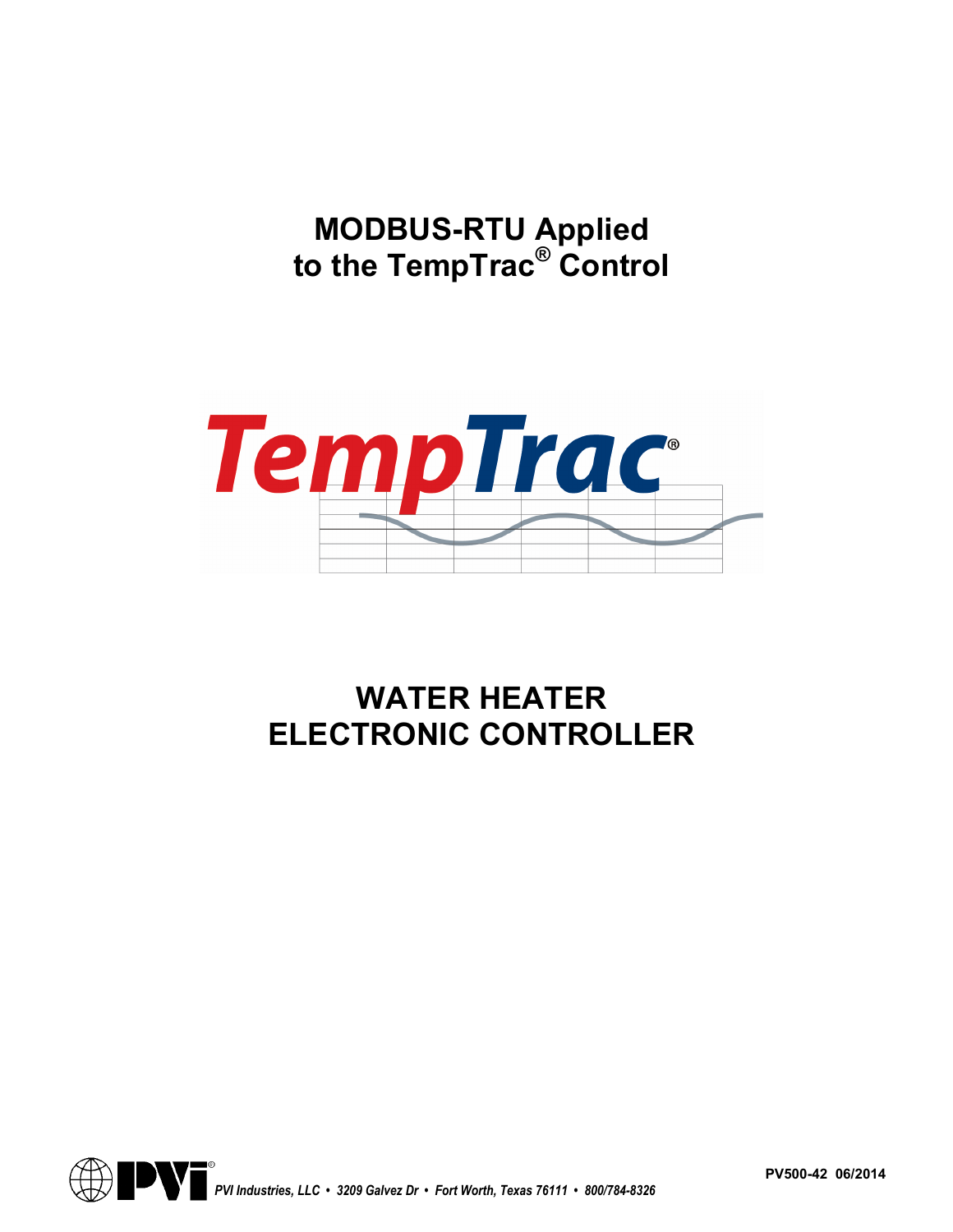# **Table of Contents**

| 2. | 2.1.1<br>2.2.1                                                                                                                                                                                                                                                                                                                                                                                                                                                                                                          |  |
|----|-------------------------------------------------------------------------------------------------------------------------------------------------------------------------------------------------------------------------------------------------------------------------------------------------------------------------------------------------------------------------------------------------------------------------------------------------------------------------------------------------------------------------|--|
|    | 3.1.1<br>SUCCESSFUL RESPONSE, READ HOLDING REGISTERS (0x03):----------------------------------- 6<br>3.1.2<br>3.2.1<br>SUCCESSFUL RESPONSE FROM WRITE SINGLE REGISTER (0x06)--------------------------- 7<br>3.2.2<br>EXCEPTION RESPONSE FROM WRITE SINGLE REGISTER (0x06): --------------------------- 7<br>3.2.3<br>3.3.1<br>SUCCESSFUL RESPONSE FROM WRITE HOLDING REGISTERS (0x10):----------------------- 8<br>3.3.2<br>EXCEPTION RESPONSE FROM WRITE HOLDING REGISTERS (0x10): ----------------------- 8<br>3.3.3 |  |
|    |                                                                                                                                                                                                                                                                                                                                                                                                                                                                                                                         |  |
|    |                                                                                                                                                                                                                                                                                                                                                                                                                                                                                                                         |  |
|    |                                                                                                                                                                                                                                                                                                                                                                                                                                                                                                                         |  |
|    | 7.1.1<br>7.1.2<br>7.1.3<br>7.1.4                                                                                                                                                                                                                                                                                                                                                                                                                                                                                        |  |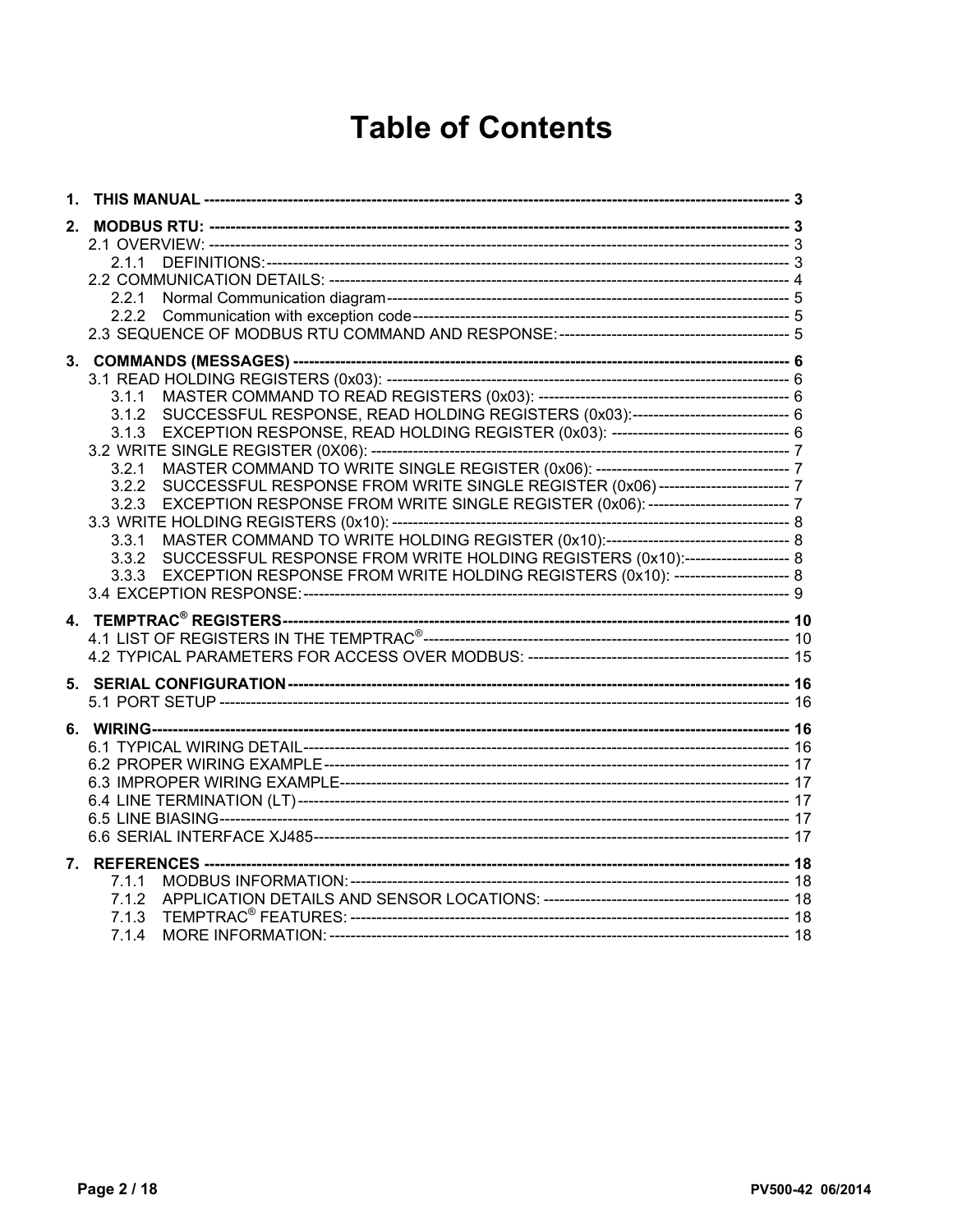## **1. THIS MANUAL**

This is a supplemental manual to cover the communication interface capabilities of the TempTrac<sup>®</sup> thermostatic module using Modbus RTU. This manual will provide the particulars for the TempTrac<sup>®</sup>, how the Modbus RTU protocol is implemented on the TempTrac<sup>®</sup>, and how to interface with the TempTrac<sup>®</sup>. For details on how to operate or configure the TempTrac<sup>®</sup>, please refer to the TempTrac<sup>®</sup> Manual (PV500-41).

This manual is not a complete or definitive guide to Modbus RTU communication. For detailed MODBUS and Modbus RTU information, consult other sources such as (www.modbus.org).

## **2. MODBUS RTU:**

## **2.1 OVERVIEW:**

Modbus RTU This is a communication over twisted pair from a Master device (also called a client) to multiple slave devices (also called servers). The master will send command to a particular slave. The slave will in turn process this command and respond to the Master. All communication is initiated by the Master. The TempTrac<sup>®</sup> is a slave device and will not "talk" until a Master device talks to it first. Modbus RTU is widely used within Building Management Systems (BMS) and Industrial Automation Systems (IAS). This wide acceptance is due in large part to Modbus RTU's ease of use. Modbus RTU is a low level communications that contain no unit type, data scaling, or data description. Simply put, it is a list of addresses that can be read and/or written to. The type of data will have to be known by the receiving device in order for the data to be useful. Data types and available registers are usually provided as device documentation register list.

#### **2.1.1 DEFINITIONS:**

*MODBUS Protocol:* A messaging structure used for communication between devices, machines, sensors, and/or computers.

*Modbus-RTU: (Remote Terminal Unit)* Implementation of the Modbus protocol on top of a serial line with an RS-232, RS-485 or similar physical layer. The TempTrac<sup>®</sup> uses 2-wire RS-485 Physical Layer and implements Modbus RTU.

*Master Device:* Also known as Client, this device initiates all communication on the RS-485 network. The Master will send commands to Slave Devices.

*Slave Device:* Also known as Server, this device will respond only when addressed by the Master device. When the Master sends the slave a command, it will perform the command and respond back to the Master with the data requested, or if no data is required, then it will simply echo the command.

*Slave Address:* Each slave device in a network is assigned a unique address from 1 to 247. When the Master requests data, the first byte it sends is the Slave address. This way each slave knows after the first byte whether or not to ignore the message.

*RS-485 (EIA-485):* A 2 wire (twisted pair) multi drop network. Each device can send data by holding positive and negative voltage on the line and reversing polarity on the 2 wires. When no devices are transmitting, the line will be tri-state. The recommended arrangement of the wires is as a connected series of point-to-point (multi-dropped) nodes, i.e. a line or bus, not a star, ring, or multiply connected network. The number of devices that can be connected to a single line is defined in the RS-485 standard by the input impedance of 32 UNIT LOADs. The wire and circuits interfacing on this 2 wire connection is considered the PHYSICAL LAYER. (RS-485 is the same physical layer as used with BACNET MSTP.)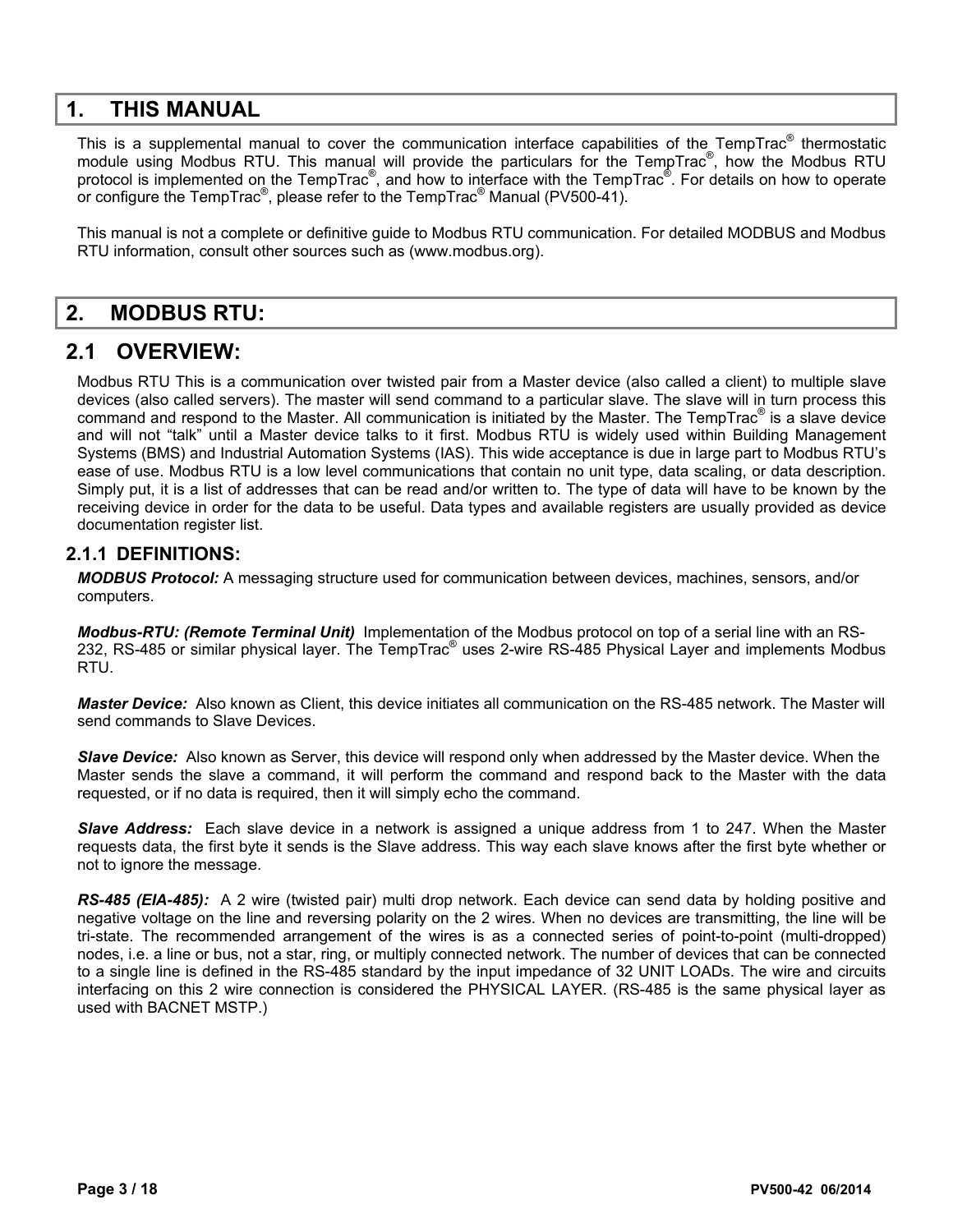*Line Termination: (LT)* On RS-485, ideally the two ends of the cable will have a termination resistor connected across the two wires. This helps with reducing noise and interference on high speed and long line lengths. In practice, it is not needed in low speed and short line lengths. When needed, adding a 150ohm resistor across the line at the end devices will reduce electrical noise and reflections.

*Biasing Resistors:* One device on the RS-485 line should have biasing resistors. This holds the line in a known state when no devices are transmitting (talking). Typically this would be the Master device.

*TempTrac® Implementation:* Modbus RTU protocol, over RS-485 (EIA-485) physical layer using 2 wires. Each TempTrac<sup>®</sup> should be considers 1 UNIT LOAD for the network loading. The TempTrac<sup>®</sup> device do not have biasing resistors. TempTrac<sup>®</sup> will operate in slave mode and will only transmit when addressed by the Master device.

*Registers: ( Holding Registers )* Each Register is 1 word defined as 2 bytes or 16 bits. See Table 2 for details of each Register. Holding registers are typically READ/WRITE but can be READ ONLY or WRITE ONLY. The TempTrac® uses only this type of register. All Registers are in the range of 40001-4999.

*Register Numbers / Register Addresses:* Modbus can be confusing when referencing registers and their addresses. Modbus documentation is not consistent and terms are used interchangeably when they have different meanings. Register Addresses always start at 0 and count up, and Register Numbers are the actual number/name of the Register. Example the first Holding Register is 40001. This would be address 0. For each data type, the address would start at 0 again. To avoid confusion, this manual will reference Register Numbers only. Any reference to a Register less than 40000 simply needs the 40000 added to it. Setpoint ST1 is Register 769 or the actual Register Number 40769. For a list of all available registers, see Table 2.

*Input Registers, Discrete Inputs and Coils:* MODBUS defines several types of data. The only data used by the TempTrac<sup>®</sup> is the Holding Register (40001 – 49999). The TempTrac<sup>®</sup> does not use Input Registers, Discrete Inputs or Coils.

*CRC ERROR CHECKING:* Modbus-RTU includes an error-checking field that is based on a Cyclical Redundancy Checking (CRC) method performed on the message contents. The CRC field checks the contents of the entire message. The CRC field contains a 16-bit value as the last 2 bytes in any message. The low-order byte of the field is appended first, followed by the high-order byte. The CRC value is calculated by the sending device, which appends the CRC to the message. The receiving device recalculated a CRC during receipt of the message, and compares the calculated value to the actual value it received in the CRC field. If the two values are not equal, the message will be ignored. Most Energy Management software packages will automatically calculate the CRC values as a normal part of the protocol.

## **2.2 COMMUNICATION DETAILS:**

The MODBUS application data unit is built by the Master (client) that initiates a MODBUS transaction. The function indicates to the slave (server) what kind of action to perform. The function code field of a MODBUS data unit is coded in one byte. When a message is sent from a Master to a Slave device the function code field tells the Slave what kind of action to perform. The message contains information that the Slave uses to take the action defined by the function code. If no error occurs in receiving the message from the Master, the slave will respond to the Master. The response (Slave to Master) message contains the data requested, if no data was requested, it will echo the Master's command. See Figure 1 for a diagram of a successful communication. If the slave is unable to execute the command (example: invalid command, unreachable address), the message contains an error code and an exception code. See Figure 2 for diagram of an exception response. See Table 1 for a list of exception codes.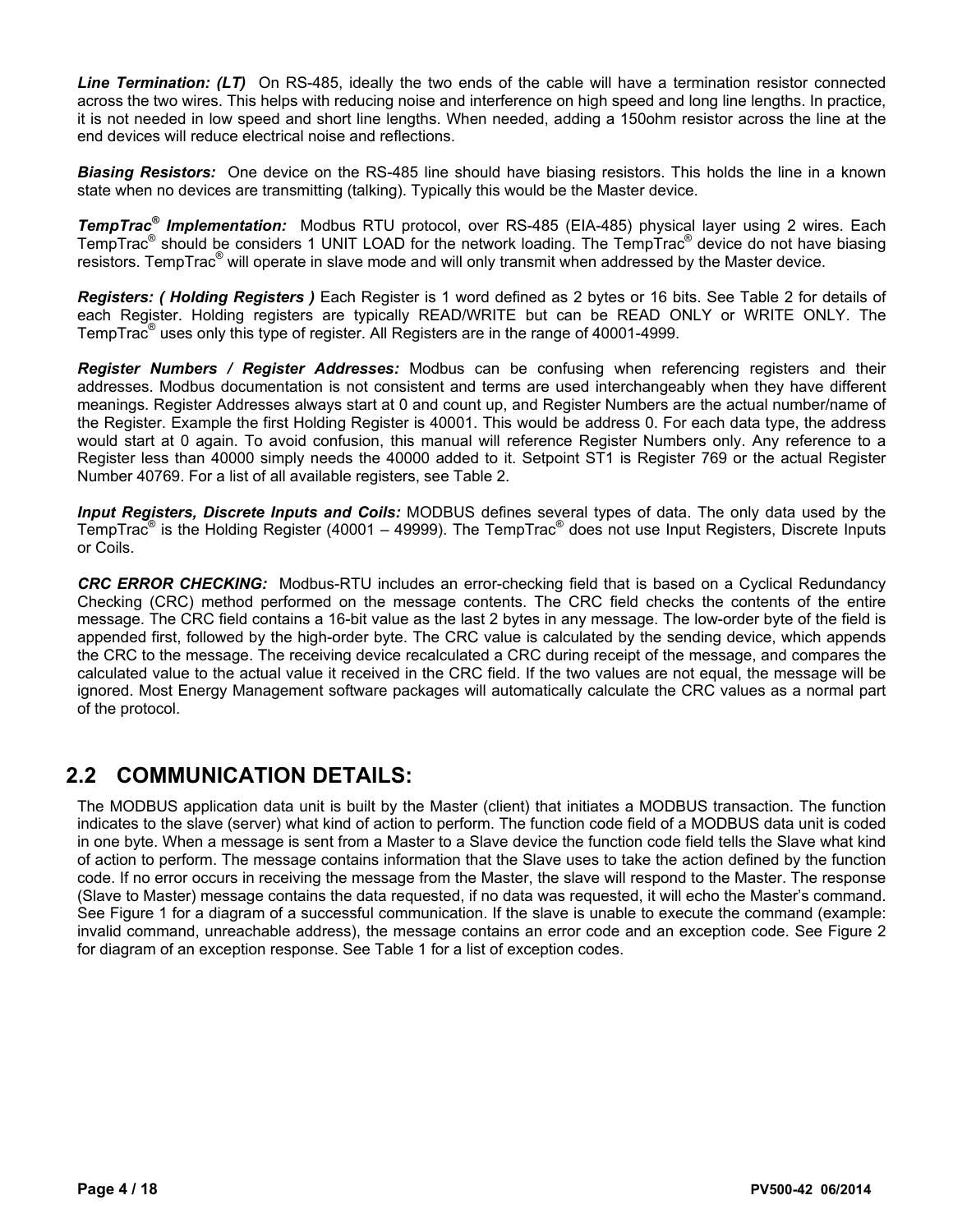### **2.2.1 Normal Communication diagram**





MODBUS Transaction (Error Free)

#### **2.2.2 Communication with exception code**



## *Figure 2*

MODBUS Transaction (Error, Exception Code response)

# **2.3 SEQUENCE OF MODBUS RTU COMMAND AND RESPONSE:**

- 1) Master (Automation System) Sends command to Slave devices (TempTrac $^{\circledR}$ )
- 2) After transmitting, the Master turns off the line driver and listens
- 3) All Slave Devices receives command. (They are in listen mode)
	- a) If address matches Slave address and the CRC is valid, that Slave will process command.
		- i) If command was successfully processed
			- (1) Slave responds with its own slave address, and echoes the command it received, and includes any data that may have been requested by the Master.
			- (2) After sending, the Slave goes back to listen mode.
			- ii) If command was not successfully processed
				- (1) Slave will respond with and exception response and exception code indicating why it was not processed.
					- (a) Possible caused would be invalid address. See Table 1 Exception Codes
				- (2) After sending, The Slave goes back to listen mode.
	- b) If the command received fails the CRC validation, no response is given.
	- c) If the command received does not match the Slave address, no response is given.
	- d) If the command is incomplete, no response is given.
	- e) If no command is received, no response is given.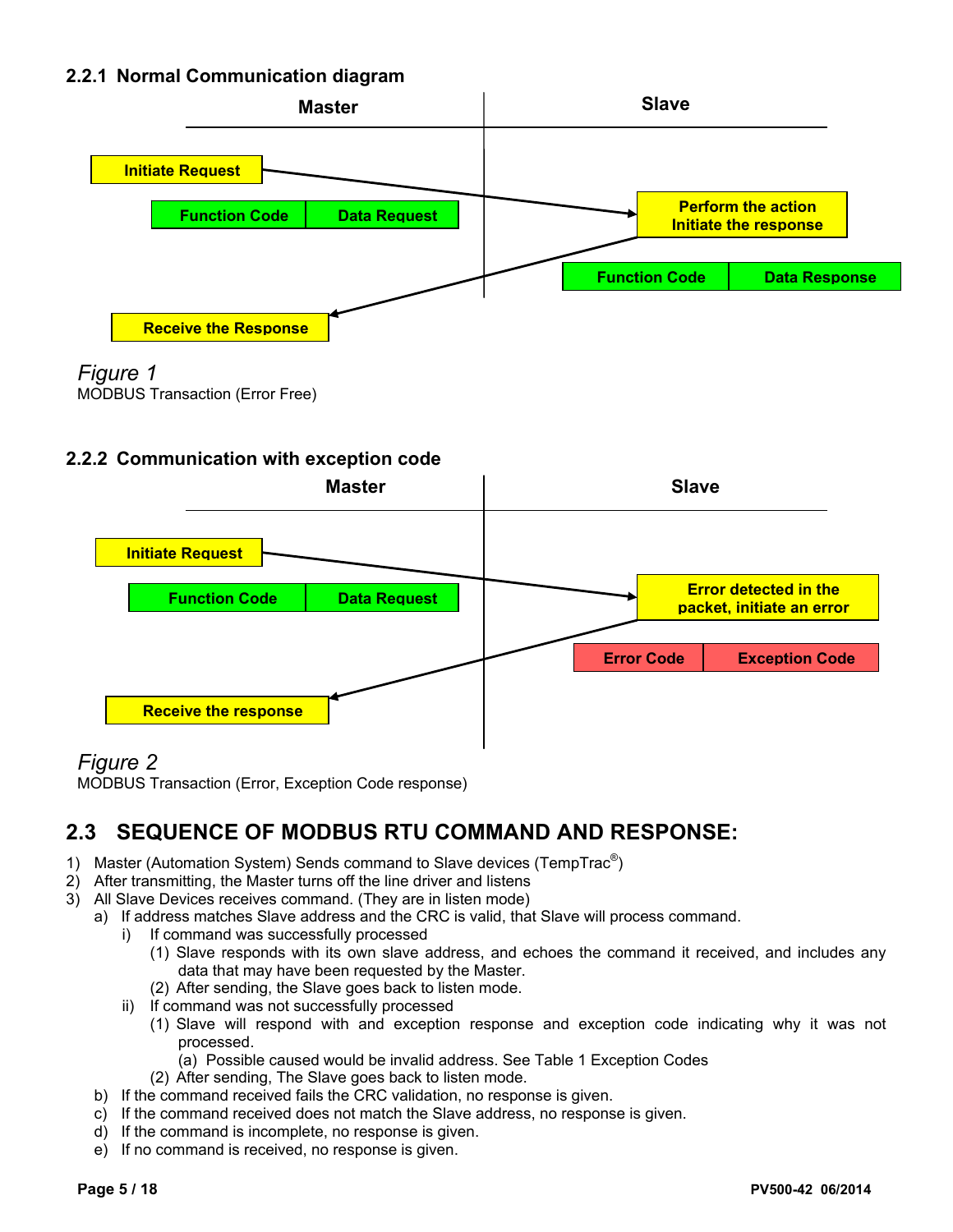## **3. COMMANDS (MESSAGES)**

Modbus standard has several commands used to access different types of data. The TempTrac® only uses the data type called Holding Registers (40001 – 49999). There are only 3 commands needed to access the Holding Registers. The Modbus specification allow reading and writing to multiple sequential registers, but the maximum number of registers that can be read or written to in one command is 5, this is a limitation of the TempTrac<sup>®</sup> device. In the following commands, the actual address will be used, the command indicates the type of register it is. For example, the first register 40001 will have address 0.

# **3.1 READ HOLDING REGISTERS (0x03):**

Read a single register or multiple registers from the TempTrac<sup>®</sup>. Response will be the values stored in the registers.

### **3.1.1 MASTER COMMAND TO READ REGISTERS (0x03):**

| CRC<br>CRC<br>Slave<br>Register<br>Function<br>Number of<br>Register<br>Number of<br>(MSByte)<br>(LSBvte)<br>Address<br>Code 0x03<br>Registers<br>Registers<br>Address<br>Address<br>(MSByte)<br>(MSByte)<br>(LSByte)<br>(LSByte) |
|-----------------------------------------------------------------------------------------------------------------------------------------------------------------------------------------------------------------------------------|
|-----------------------------------------------------------------------------------------------------------------------------------------------------------------------------------------------------------------------------------|

*Slave Address:* (1 byte): Device address that receives the command. Range: 1-247.

*Function Code:* (1 byte): Code = 0x03 (Read holding register).

*Register Address:* (2 bytes): The address of the first register to be read, reading multiple registers is sequential. *Number of Registers:* (2 bytes): Number of Elements (Registers) that the device has to return (3 = 3 Registers). No more than 5 Elements (registers) allowed. (Each register is 16 bits).

*CRC:* (2 bytes): CRC calculated for the frame data received and is used to verify the integrity of data received.

### **3.1.2 SUCCESSFUL RESPONSE, READ HOLDING REGISTERS (0x03):**

| Slave<br>Address | <b>Success</b><br>echo:<br>Code<br>0x03 | Number<br>οt<br><b>Bytes</b> | Data | Data | Data<br>n | <b>CRC</b><br>(LSByte) | <b>CRC</b><br>(MSByte) |
|------------------|-----------------------------------------|------------------------------|------|------|-----------|------------------------|------------------------|
|------------------|-----------------------------------------|------------------------------|------|------|-----------|------------------------|------------------------|

**Slave Address:** (1 byte): The address of the slave responding. Same as the address in the initiating command. *Function Code:* (1 byte): Code = 0x03 Echo from the initiating command.

*Number of Bytes:* (1 byte): Defines the number of bytes followed minus the CRC.

*Data:* Byte data buffer, length is "Number of Bytes" long.

*CRC:* (2 bytes):

### **3.1.3 EXCEPTION RESPONSE, READ HOLDING REGISTER (0x03):**

| Slave<br>Address | Exception<br>$0x03 + 0x80$<br>Error: 0x83 | Exception<br>Code<br>see list | CRC<br>(LSByte) | CRC<br>(MSByte) |
|------------------|-------------------------------------------|-------------------------------|-----------------|-----------------|
|------------------|-------------------------------------------|-------------------------------|-----------------|-----------------|

**Slave Address:** (1 byte): The address of the slave responding. Same as the address in the initiating command. *Exception Response:* (1 byte): Code = 0x03 Echo from the initiating command plus high bit 0x80 = 0x83. *Exception Code:* (1 byte): Defines the number of bytes followed minus the CRC. See Table 1 for explanation of exceptions.

*CRC:* (2 bytes):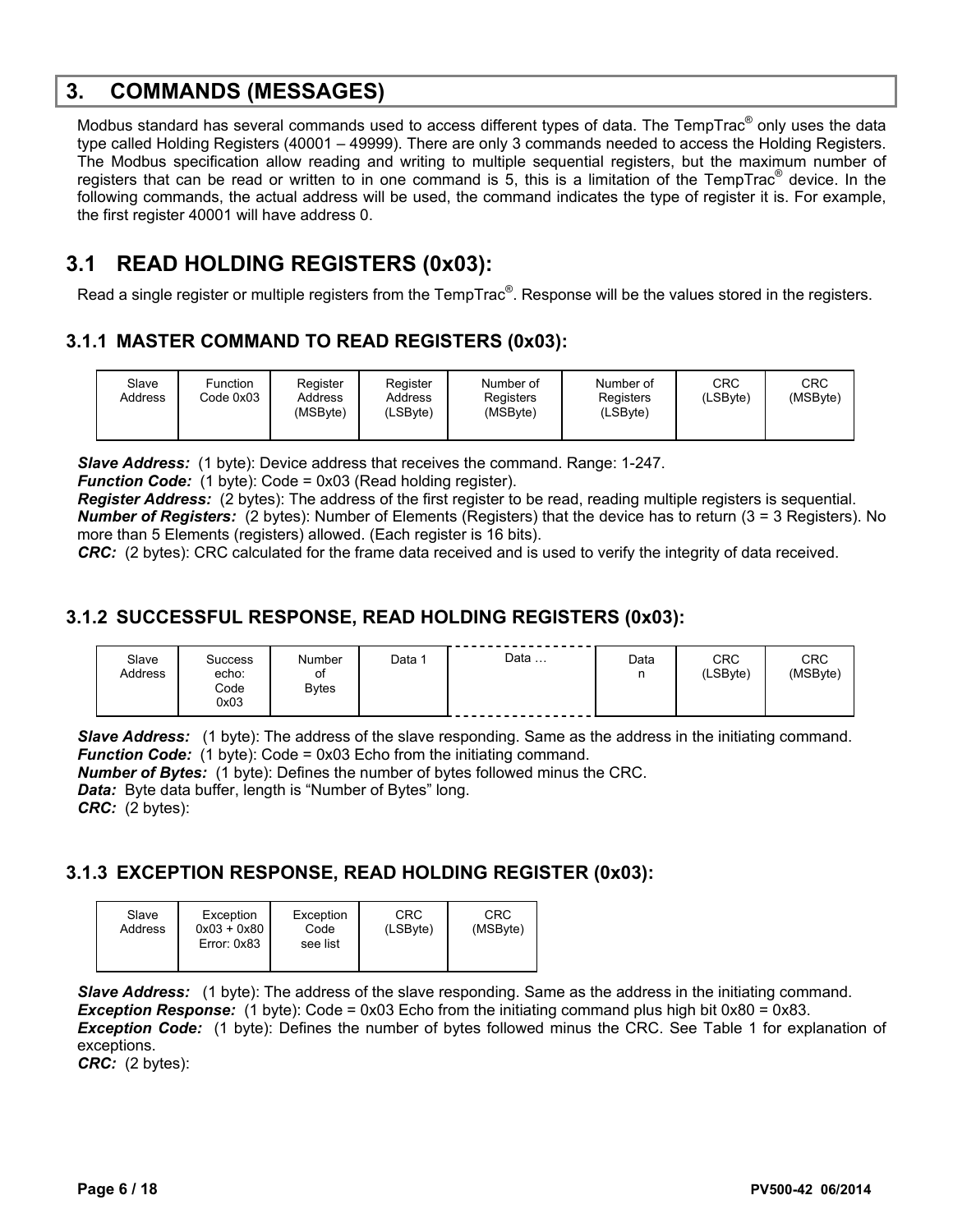## **3.2 WRITE SINGLE REGISTER (0X06):**

Command to write a value to a single register. Response will be the data written.

#### **3.2.1 MASTER COMMAND TO WRITE SINGLE REGISTER (0x06):**

| Slave<br>Address | Function<br>Code 0x06 | Register<br>Address<br>(MSByte) | Register<br>Address<br>(LSByte) | Data<br>(MSByte) | Data<br>(LSByte) | CRC<br>(LSByte) | CRC<br>(MSByte) |
|------------------|-----------------------|---------------------------------|---------------------------------|------------------|------------------|-----------------|-----------------|
|                  |                       |                                 |                                 |                  |                  |                 |                 |

*Slave Address:* (1 byte): Device address that receives the command. Range: 1-247.

*Function Code:* (1 byte): Code = 0x06 (Write single register).

*Register Address:* (2 bytes): The address of the register to be written to

*Data:* (2 bytes): The data to write.

*CRC:* (2 bytes): CRC calculated for the frame data received and has to be used to verify the integrity of data received.

### **3.2.2 SUCCESSFUL RESPONSE FROM WRITE SINGLE REGISTER (0x06)**

| Slave<br>Address | Success:<br>Code 0x06 | Register<br>Address<br>(MSByte) | Register<br>Address<br>(LSByte) | Data<br>(MSByte) | Data<br>(LSByte) | CRC<br>(LSByte) | CRC<br>(MSByte) |
|------------------|-----------------------|---------------------------------|---------------------------------|------------------|------------------|-----------------|-----------------|
|------------------|-----------------------|---------------------------------|---------------------------------|------------------|------------------|-----------------|-----------------|

*Slave Address:* (1 byte): The address of the slave responding. Same as the address in the initiating command. *Function Code:* (1 byte): Code = 0x06 Echo from the initiating command.

*Register Address:* (2 bytes): The address of the register that was written.

*Data: (2 bytes): Byte data buffer, will contain the same data that was sent in initiating command. CRC:* (2 bytes):

### **3.2.3 EXCEPTION RESPONSE FROM WRITE SINGLE REGISTER (0x06):**

| Slave<br>Address | Exception<br>$0x06 + 0x80$<br>Error: 0x86 | Exception<br>Code<br>see list | CRC<br>(LSByte) | CRC<br>(MSByte) |
|------------------|-------------------------------------------|-------------------------------|-----------------|-----------------|
|                  |                                           |                               |                 |                 |

*Slave Address:* (1 byte): The address of the slave responding. Same as the address in the initiating command. **Exception Response:** (1 byte): Code = 0x06 Echo from the initiating command plus high bit 0x80 = 0x86. *Exception Code:* (1 byte): Defines the number of bytes followed minus the CRC. See Table 1 for explanation of exceptions.

*CRC:* (2 bytes):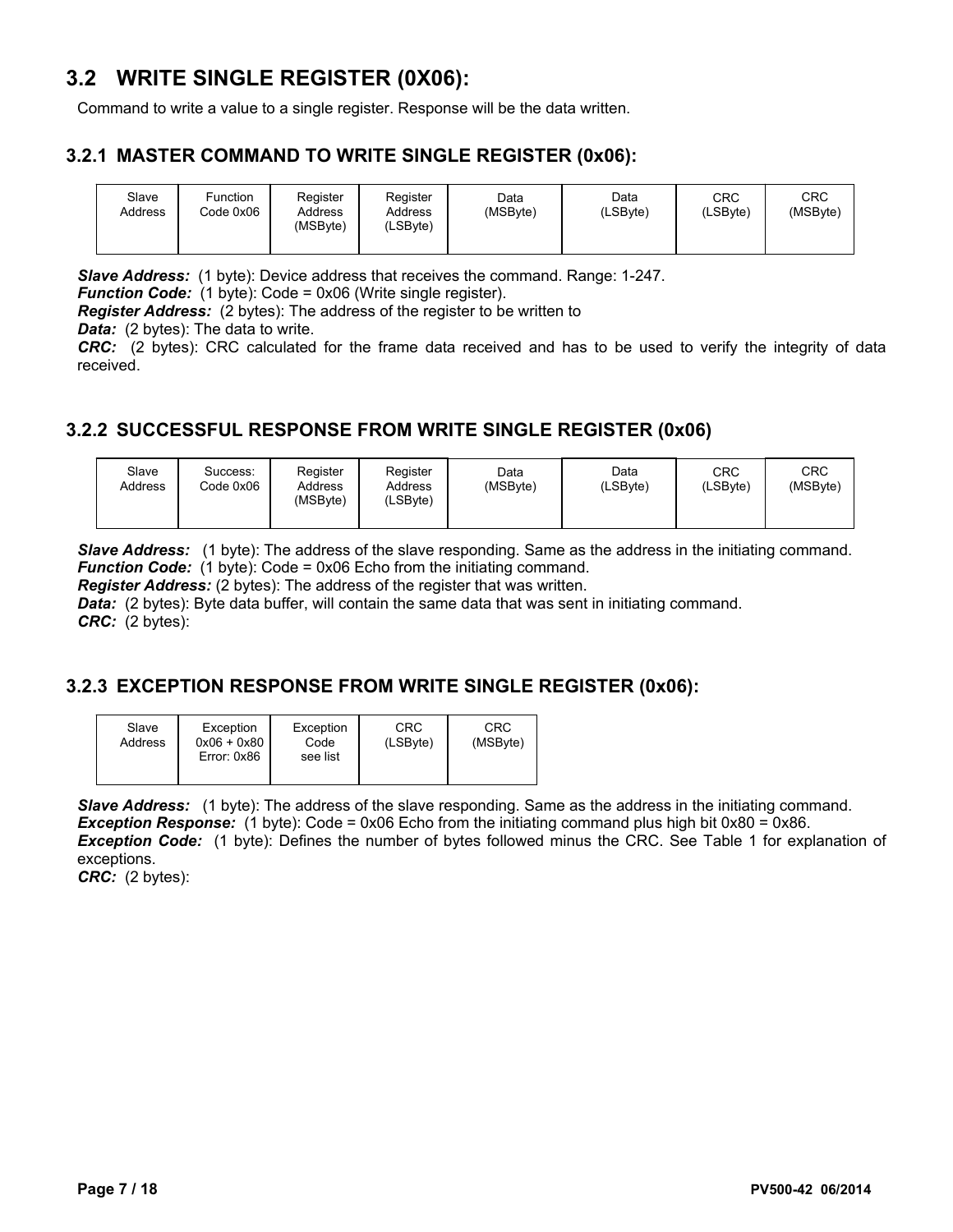## **3.3 WRITE HOLDING REGISTERS (0x10):**

Command to write 1-5 registers. Limit is 5 registers. Response will be the number of registers written.

#### **3.3.1 MASTER COMMAND TO WRITE HOLDING REGISTER (0x10):**

| Slave<br>Address | Function<br>Code 0x10 l | Register<br>Address<br>(MSByte) | Register<br>Address<br>(LSByte) | Number<br><b>Registers</b><br>(MSByte) | Number<br>Registers<br>.∟SBvte) | Num<br>Byte | Data | CRC<br>(LSByte) | CRC<br>(MSByte) |
|------------------|-------------------------|---------------------------------|---------------------------------|----------------------------------------|---------------------------------|-------------|------|-----------------|-----------------|
|                  |                         |                                 |                                 |                                        |                                 |             |      |                 |                 |

*Slave Address:* (1 byte): Device address that receives the command. Range: 1-247.

*Function Code:* (1 byte): Code = 0x10 (Write holding registers 1-5).

*Register Address:* The address of the first register to write to.

*Number of Registers:* (2 bytes): Defines the number of Elements (Registers) to write to. No more than 5 Elements allowed for the TempTrac<sup>®.</sup>

*Num Byte:* (1 byte): Defines the number of bytes followed minus the CRC. The number of bytes has to be double the number of addressed Elements (Number of bytes = 2 x number of Registers).

*Data:* (Num Byte or 2 X Number of Registers): Data to be written in MSByte, LSByte order.

*CRC:* (2 bytes): CRC calculated for the frame data received and has to be used to verify the integrity of data received.

### **3.3.2 SUCCESSFUL RESPONSE FROM WRITE HOLDING REGISTERS (0x10):**

| Slave<br>Address | Function<br>Code<br>0x10 | Register<br>Address<br>(MSByte) | Register<br>Address<br>(LSByte) | Number<br>Registers<br>(MSByte) | Number<br>Registers<br>(LSByte) | CRC<br>(LSByte) | CRC<br>(MSByte) |
|------------------|--------------------------|---------------------------------|---------------------------------|---------------------------------|---------------------------------|-----------------|-----------------|
|------------------|--------------------------|---------------------------------|---------------------------------|---------------------------------|---------------------------------|-----------------|-----------------|

**Slave Address:** (1 byte): The address of the slave responding. Same as the address in the initiating command. *Function Code:* (1 byte): Code = 0x10 Echo from the initiating command.

*Register Address:* (2 bytes): The address of the register that was written.

*Number Registers:* (2 bytes): The number of registers written.

*CRC:* (2 bytes):

#### **3.3.3 EXCEPTION RESPONSE FROM WRITE HOLDING REGISTERS (0x10):**

| Slave<br>Address | Error, Code<br>$0x10 + 0x80$<br>Error: 0x90 | Exception<br>Code, see list | CRC<br>(LSByte) | CRC<br>(MSByte) |
|------------------|---------------------------------------------|-----------------------------|-----------------|-----------------|
|                  |                                             |                             |                 |                 |

**Slave Address:** (1 byte): The address of the slave responding. Same as the address in the initiating command. *Exception Response:* (1 byte): Code = 0x10 Echo from the initiating command plus high bit 0x80 = 0x90. *Exception Code:* (1 byte): Defines the number of bytes followed minus the CRC. See Table 1 for explanation of exceptions.

*CRC:* (2 bytes):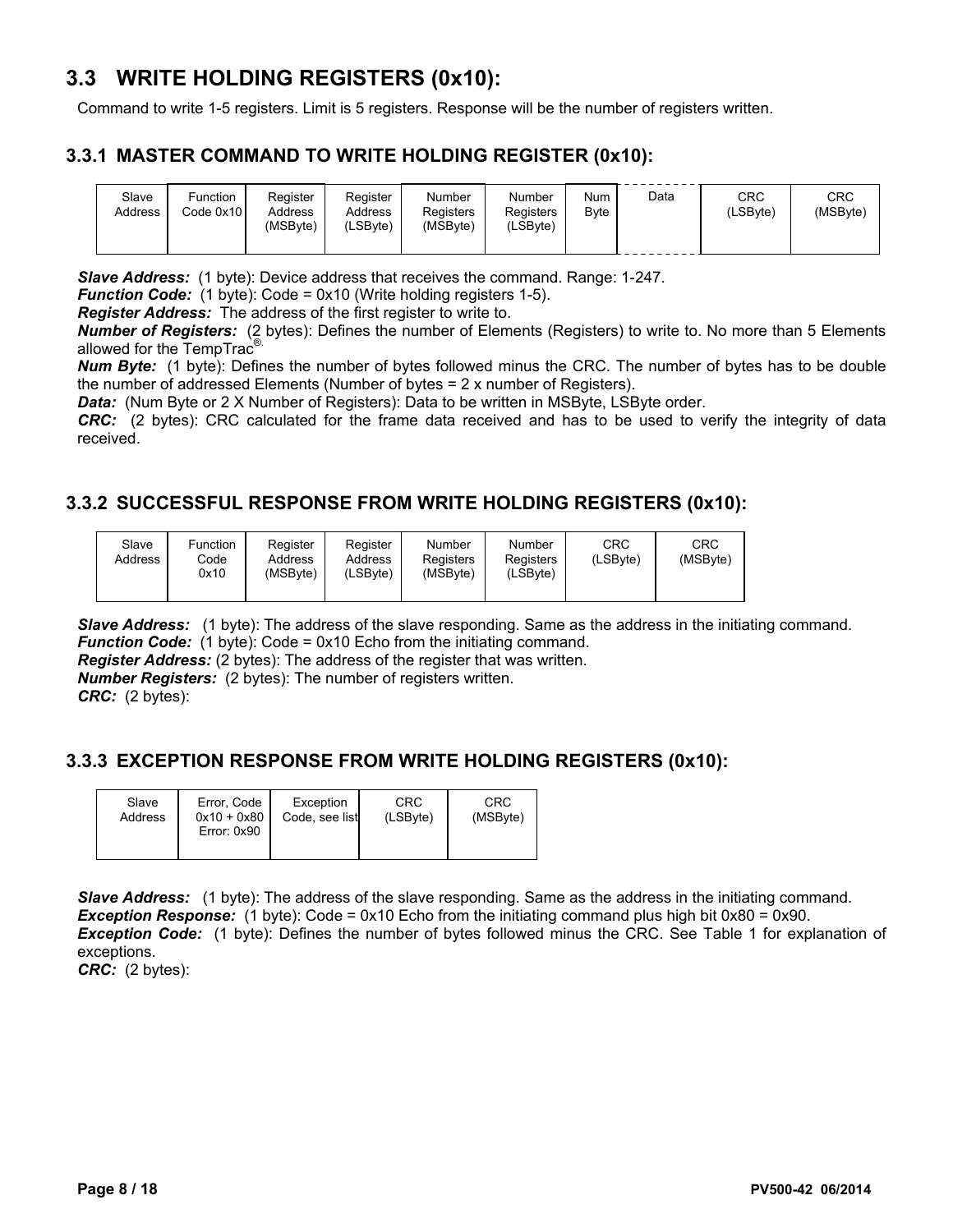# **3.4 EXCEPTION RESPONSE:**

Exceptions result from a valid packet being received by the Slave device but the slave is unable to complete the command. This can be the result of an invalid address, or a write command to a read only Register. Table 1 provides an explanation of each Exception Code and the possible cause.

| <b>Exception</b><br>Code | <b>Name</b>                                                                                                                                                                                               | <b>Meaning</b>                                                                                                                                                                                                                                           |  |  |  |
|--------------------------|-----------------------------------------------------------------------------------------------------------------------------------------------------------------------------------------------------------|----------------------------------------------------------------------------------------------------------------------------------------------------------------------------------------------------------------------------------------------------------|--|--|--|
| 01                       | <b>Illegal Function</b>                                                                                                                                                                                   | The function code received in the query is not an<br>allowable action for the slave. Only function codes<br>0x03, 0x06, 0x10 are valid commands.                                                                                                         |  |  |  |
| 02                       | The data address received in the query is not an<br>allowable address for the slave. More specifically,<br>the combination of reference number and transfer<br>Illegal Data Address<br>length is invalid. |                                                                                                                                                                                                                                                          |  |  |  |
| 03                       | Illegal Data Value                                                                                                                                                                                        | Requesting a register that does not exist. More<br>than 5 elements requested. Writing a parameter<br>out of range. Writing to read only register.                                                                                                        |  |  |  |
| 04                       | Slave Device Failure                                                                                                                                                                                      | An unrecoverable error occurred while the slave<br>was attempting to perform the requested action.<br>The device didn't succeed in reading or writing<br>requested operation. Operation (Ram, E2, RTC<br>and etc) is not completing operation correctly. |  |  |  |
| 06                       | Slave Device Busy                                                                                                                                                                                         | The device can't execute requested operation at<br>this time. Busy in another analogue operation.<br>Master has to repeat the same request at another<br>time.                                                                                           |  |  |  |

#### *Table 1 EXCEPTION CODES:*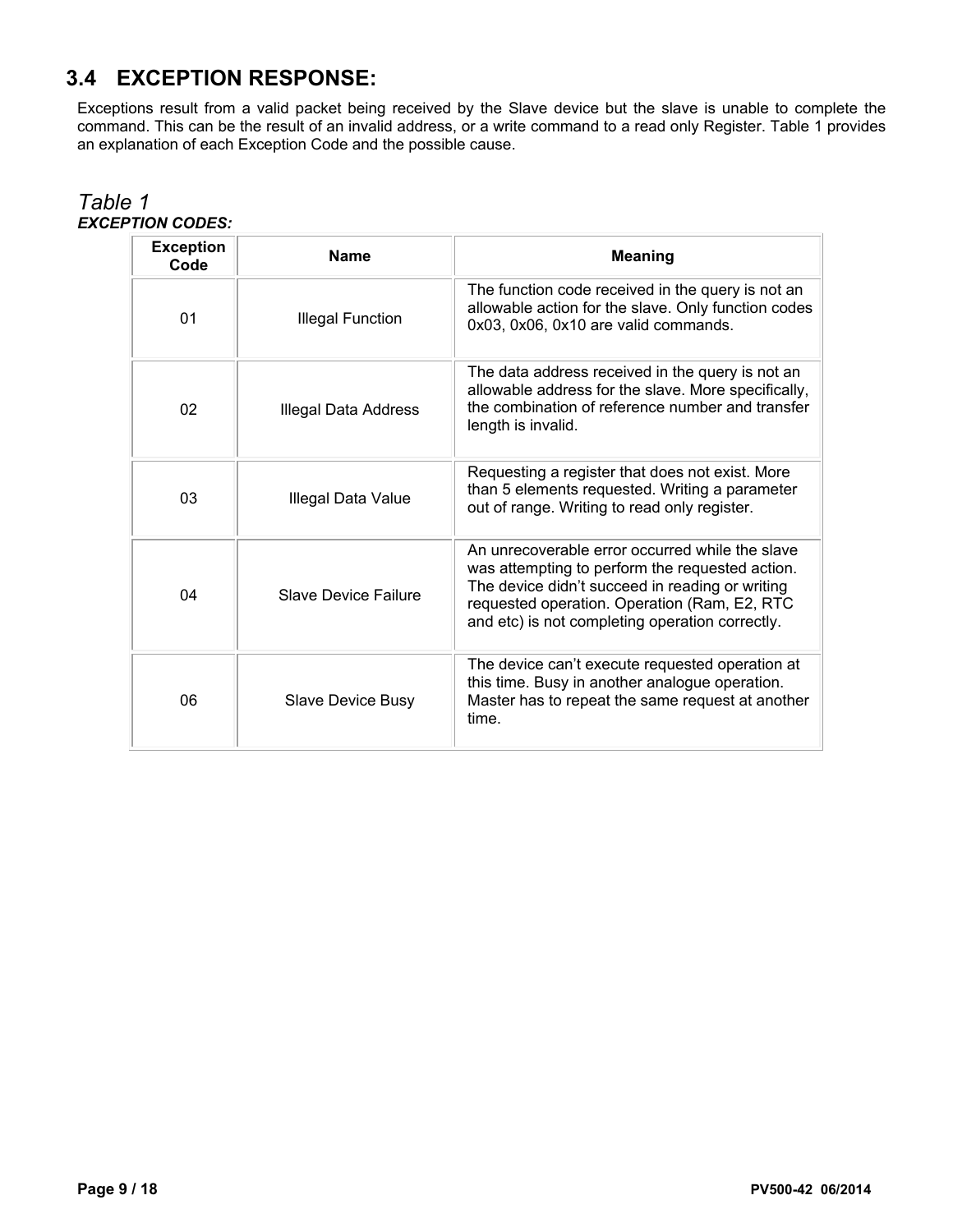# **4. TEMPTRAC® REGISTERS**

# **4.1 LIST OF REGISTERS IN THE TEMPTRAC®**

### *Table 2*

List of registers for the TempTrac® Label is the descriptive text displayed on the TempTrac® or on the terminal labels. Firm Version refers to Firmware Revision; this can be found on the label on the side of the TempTrac<sup>®</sup> or in the REL parameter.

| Label           | Firm                                                                  | <b>Description</b>                                                   | Range                              | Rev<br>0.3      | Rev<br>0.5      | <b>Hex Add</b><br>Modbus | Register |
|-----------------|-----------------------------------------------------------------------|----------------------------------------------------------------------|------------------------------------|-----------------|-----------------|--------------------------|----------|
|                 | Version                                                               |                                                                      | X÷Y                                | Level           | Level           | base 0                   |          |
|                 |                                                                       |                                                                      |                                    |                 |                 |                          | 40000+   |
| St <sub>1</sub> | 0.3 & 0.5                                                             | Set point1                                                           | $LS1 + US1$                        | Pr1             | Pr1             | 0x300                    | 769      |
| St <sub>2</sub> | 0.3 & 0.5                                                             | Set point2                                                           | $LS2+US2$                          | Pr1             | Pr1             | 0x301                    | 770      |
| St <sub>3</sub> | 0.3 & 0.5                                                             | Set point3                                                           | LS3 ÷ US3                          | Pr1             | Pr1             | 0x302                    | 771      |
| St <sub>5</sub> | 0.3 & 0.5                                                             | Set point5 Set point 3 alternate                                     | $-20 \div 70^{\circ}$ F            | Pr1             | Pr1             | 0x303                    | 772      |
| HY1             | 0.3 & 0.5                                                             | Differential for St1                                                 | $-22 \div 22$ °F                   | Pr2             | Pr <sub>2</sub> | 0x304                    | 773      |
| LS <sub>1</sub> | 0.3 & 0.5                                                             | Minimum set point1                                                   | -40°F÷SET                          | Pr <sub>2</sub> | Pr <sub>2</sub> | 0x305                    | 774      |
| US1             | 0.3 & 0.5                                                             | Maximum set point1                                                   | $SET \div 230$ °F                  | Pr <sub>2</sub> | Pr2             | 0x306                    | 775      |
| AC1             | 0.3 & 0.5                                                             | Anti-short cycle delay for output 1                                  | $0\div 30$ min.                    | Pr <sub>2</sub> | Pr <sub>2</sub> | 0x307                    | 776      |
| S <sub>2c</sub> | 0.3 & 0.5                                                             | Configuration of St2: dependent on St1 or<br>independent             | diP; ind                           | Pr3             | Pr <sub>2</sub> | 0x308                    | 777      |
| HY <sub>2</sub> | 0.3 & 0.5                                                             | Differential for St2                                                 | $-22 \div 22$ °F                   | Pr2             | Pr2             | 0x309                    | 778      |
| LS <sub>2</sub> | 0.3 & 0.5                                                             | Minimum set point2                                                   | $-40^{\circ}$ F $\div$ St2         | Pr <sub>2</sub> | Pr <sub>2</sub> | 0x30A                    | 779      |
| uS <sub>2</sub> | 0.3 & 0.5                                                             | Maximum set point2                                                   | $St2 \div 230$ °F                  | Pr <sub>2</sub> | Pr <sub>2</sub> | 0x30B                    | 780      |
| AC <sub>2</sub> | 0.3 & 0.5                                                             | Anti-short cycle delay for output 2                                  | $0\div 30$ min.                    | Pr2             | Pr <sub>2</sub> | 0x30C                    | 781      |
| S <sub>3c</sub> | Configuration of St3: dependent on St1 or<br>0.3 & 0.5<br>independent |                                                                      | diP; ind                           | Pr <sub>2</sub> | Pr <sub>2</sub> | 0x30D                    | 782      |
| HY <sub>3</sub> | 0.3 & 0.5                                                             | Differential for set point 3 St3                                     | $-22 \div 22$ °F                   | Pr <sub>2</sub> | Pr <sub>2</sub> | 0x30E                    | 783      |
| LS <sub>3</sub> | 0.3 & 0.5                                                             | Minimum set point 3 St3                                              | $-40^\circ$ F $\div$ St3           | Pr <sub>2</sub> | Pr <sub>2</sub> | 0x30F                    | 784      |
| uS3             | 0.3 & 0.5                                                             | Maximum set point 3 St3                                              | $St3 \div 230$ °F                  | Pr2             | Pr <sub>2</sub> | 0x310                    | 785      |
| AC <sub>3</sub> | 0.3 & 0.5                                                             | Anti-short cycle delay for output 3                                  | $0\div 30$ min.                    | Pr <sub>2</sub> | Pr <sub>2</sub> | 0x311                    | 786      |
| o3P             | 0.3 & 0.5                                                             | Probe selection for output 3                                         | Pb1/Pb2                            | Pr2             | Pr <sub>2</sub> | 0x312                    | 787      |
| <b>SSE</b>      | 0.3 & 0.5                                                             | Set point shift for output 3 enable disable                          | No; Yes                            | Pr <sub>2</sub> | Pr <sub>2</sub> | 0x313                    | 788      |
| HY <sub>5</sub> | 0.3 & 0.5                                                             | Differential for set point 5                                         | $-22 \div 22$ °F                   | Pr2             | Pr <sub>2</sub> | 0x314                    | 789      |
| Ac5             | 0.3 & 0.5                                                             | Anti-short cycle delay for output 3 alternate set<br>point           | $0\div 30$ min.                    | Pr <sub>2</sub> | Pr2             | 0x315                    | 790      |
| <b>AcA</b>      | 0.3 & 0.5                                                             | Time delay between the St3 to St5 set point shift                    | $0:15$ min.                        | Pr2             | Pr2             | 0x316                    | 791      |
|                 |                                                                       | <b>ANALOGUE OUTPUT 4÷20mA (output 4)</b>                             |                                    |                 |                 |                          |          |
| S4c             | 0.3 & 0.5                                                             | Configuration of St4: dependent on St1 or<br>independent             | diP; ind                           | Pr3             | Pr2             | 0x317                    | 792      |
| St <sub>4</sub> | 0.3 & 0.5                                                             | Analogue output set point                                            | $-100 \div 100$ °F                 | Pr2             | Pr2             | 0x318                    | 793      |
| <b>SR</b>       | 0.3 & 0.5                                                             | Analogue output band width                                           | $-100 \div 100$ °F                 | Pr2             | Pr2             | 0x319                    | 794      |
| Th4             | 0.3 & 0.5                                                             | Outlet temperature threshold for forcing to<br>4ma the analog output | $-40^{\circ}$ F ÷ 230 $^{\circ}$ F | Pr <sub>2</sub> | Pr <sub>2</sub> | 0x31A                    | 795      |
| HY4             | 0.3 & 0.5                                                             | Differential for restart working of analog output                    | $-45 \div -1$ °F                   | Pr <sub>2</sub> | Pr <sub>2</sub> | 0x31B                    | 796      |
| Ac4             | 0.3 & 0.5                                                             | Anti-short cycle delay for output 4                                  | $0\div 30$ min.                    | Pr2             | Pr <sub>2</sub> | 0x31C                    | 797      |
| PS4             | 0.3 & 0.5                                                             | Analog output percentage (nu=101)                                    | 0÷100, nu                          | Pr2             | Pr <sub>2</sub> | 0x31D                    | 798      |
| PP4             | 0.3 & 0.5                                                             | Analog output percentage with fault probe 1<br>$(nu=101)$            | 0÷100, nu                          | Pr3             | Pr <sub>2</sub> | 0x31E                    | 799      |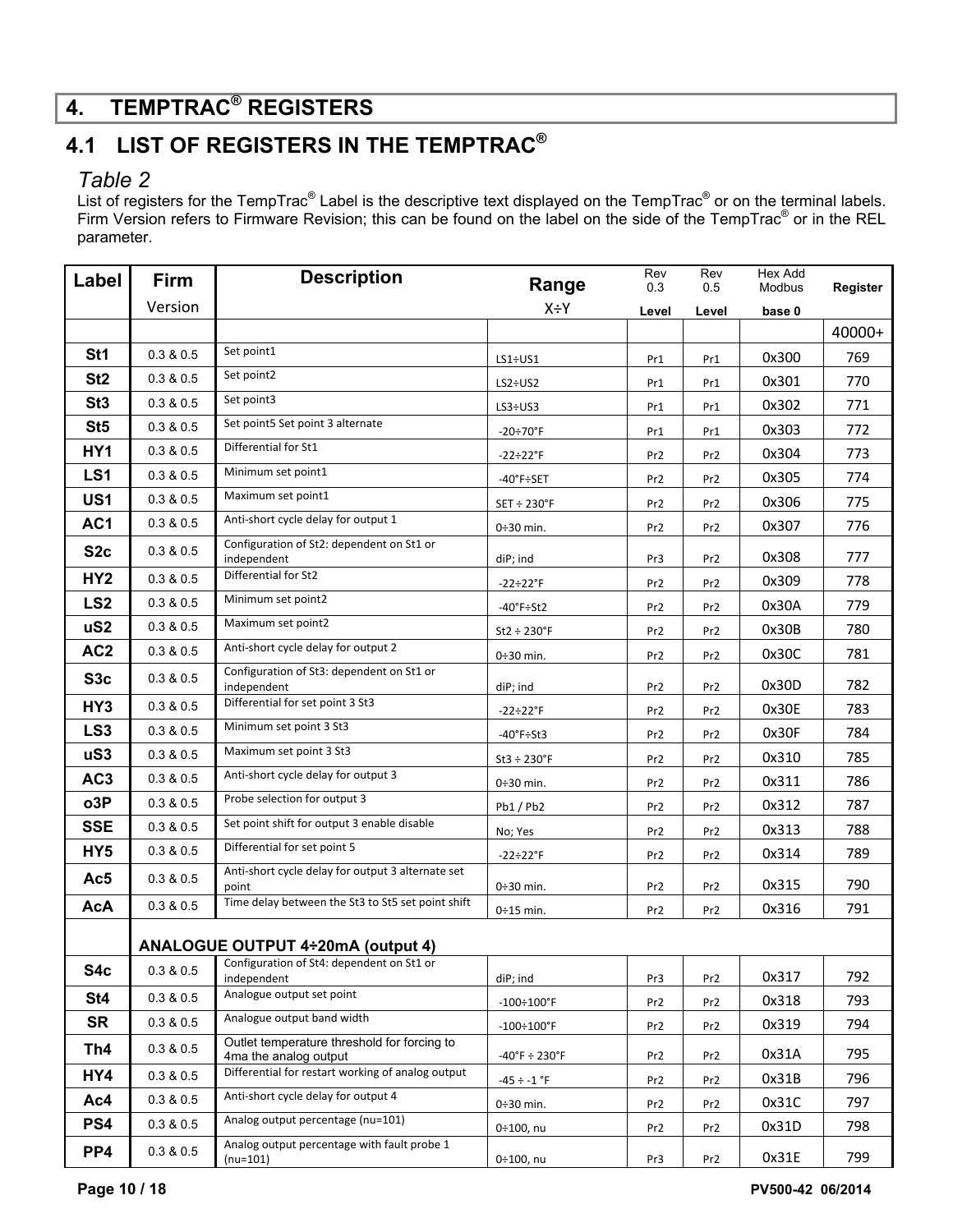|                  | <b>DYNAMIC RESET</b>   |                                                                                                        |                             |                 |                 |       |     |  |  |  |
|------------------|------------------------|--------------------------------------------------------------------------------------------------------|-----------------------------|-----------------|-----------------|-------|-----|--|--|--|
| tt               | 0.3 & 0.5              | Outdoor temperature threshold for dynamic reset<br>of St1                                              | $-40 \div 230$ °F           | Pr <sub>2</sub> | Pr <sub>2</sub> | 0x31F | 800 |  |  |  |
| rr2              | 0.3 & 0.5              | Outdoor temperature band width                                                                         | $-100 \div 100$ °F          | Pr <sub>2</sub> | Pr <sub>2</sub> | 0x320 | 801 |  |  |  |
| rr1              | 0.3 & 0.5              | Maximum shift of St1                                                                                   | $-100 \div 100$ °F          | Pr <sub>2</sub> | Pr <sub>2</sub> | 0x321 | 802 |  |  |  |
| tt <sub>2</sub>  | 0.3 & 0.5              | Outdoor temperature threshold to open all the<br>loads                                                 | $-40 \div 230$ °F           | Pr <sub>2</sub> | Pr <sub>2</sub> | 0x322 | 803 |  |  |  |
| Ht2              | 0.3 & 0.5              | Differential for restart working of controller                                                         | $-45 \div -1$ °F            | Pr <sub>2</sub> | Pr <sub>2</sub> | 0x323 | 804 |  |  |  |
|                  |                        |                                                                                                        |                             |                 |                 |       |     |  |  |  |
|                  | <b>DIGITAL INPUTS</b>  |                                                                                                        |                             |                 |                 |       |     |  |  |  |
| i1P              | 0.3 & 0.5              | Digital input 1 polarity                                                                               | <b>CL÷OP</b>                | Pr3             | Pr <sub>2</sub> | 0x324 | 805 |  |  |  |
| i <sub>2</sub> P | 0.3 & 0.5              | Digital input 2 polarity                                                                               | <b>CL÷OP</b>                | Pr <sub>2</sub> | Pr <sub>2</sub> | 0x325 | 806 |  |  |  |
| i2d              | 0.3 & 0.5              | Digital input 2 alarm delay                                                                            | $0:255$ min.                | Pr3             | Pr <sub>2</sub> | 0x326 | 807 |  |  |  |
| i3P              | 0.3 & 0.5              | Digital input 3 polarity                                                                               | <b>CL÷OP</b>                | Pr <sub>2</sub> | Pr <sub>2</sub> | 0x327 | 808 |  |  |  |
| i3d              | 0.3 & 0.5              | Digital input 3 alarm delay                                                                            | $0:255$ min.                | Pr3             | Pr <sub>2</sub> | 0x328 | 809 |  |  |  |
|                  | <b>DISPLAY</b>         |                                                                                                        |                             |                 |                 |       |     |  |  |  |
| сF               | 0.3 & 0.5              | Temperature measurement unit                                                                           |                             |                 |                 | 0x329 | 810 |  |  |  |
| rES              | 0.3 & 0.5              | Resolution (integer/decimal point) only for °C                                                         | $^{\circ}$ C ÷ $^{\circ}$ F | Pr3             | Pr <sub>2</sub> | 0x32A | 811 |  |  |  |
| dS <sub>2</sub>  | 0.3                    | Default showing for display #2 Top (red)                                                               | $in \div de$                | Pr3             | Pr <sub>2</sub> |       |     |  |  |  |
|                  |                        | Default showing for display #2 Top (red) Pb3 will                                                      | Pb2, Pb3                    | Pr <sub>2</sub> |                 | 0x32B | 812 |  |  |  |
| dS <sub>2</sub>  | 0.5                    | display yellow EXT, Ani will display yellow<br>Valve/M                                                 | Pb1,Pb2,Pb3,AnI             |                 | Pr <sub>2</sub> | 0x32B | 812 |  |  |  |
| dS1              | 0.3                    | Default showing for display #1 Bottom (Yellow)                                                         | Pb1; tiM                    | Pr <sub>2</sub> |                 | 0x32C | 813 |  |  |  |
| dS1              | 0.5                    | Default showing for display #1 Bottom (Yellow)<br>Pb3 will display yellow EXT, Ani will display yellow |                             |                 |                 |       |     |  |  |  |
|                  |                        | Valve/M                                                                                                | Pb1,Pb2,Pb3,AnI, TiM        |                 | Pr <sub>2</sub> | 0x32C | 813 |  |  |  |
|                  | <b>ALARMS</b>          |                                                                                                        |                             |                 |                 |       |     |  |  |  |
| <b>Alc</b>       | 0.3 & 0.5              | Temperature alarms configuration: dependent on<br>St1 or independent                                   |                             |                 |                 |       |     |  |  |  |
|                  |                        |                                                                                                        | rE÷Ab                       | Pr3             | Pr <sub>2</sub> | 0x32D | 814 |  |  |  |
| <b>ALL</b>       | 0.3                    | minimum temperature alarm for Pb1 (Alarm LA<br>flash only)                                             | $-40 \div 230$ °F           | Pr <sub>2</sub> | Pr2             | 0x32E | 815 |  |  |  |
| <b>ALL</b>       | 0.5                    | minimum temperature alarm for Pb1 (Alarm LA<br>flash and signal on 3329)                               |                             |                 |                 |       |     |  |  |  |
|                  |                        |                                                                                                        | $-40 \div 230$ °F           | Pr <sub>2</sub> | Pr <sub>2</sub> | 0x32E | 815 |  |  |  |
| Alu              | 0.3                    | MAXIMUM temperature alarm for Pb1 (Alarm HA<br>flash only)                                             | $-40 \div 230$ °F           | Pr3             | Pr <sub>2</sub> | 0x32F | 816 |  |  |  |
|                  |                        | MAXIMUM temperature alarm for Pb1 (Alarm HA                                                            |                             |                 |                 |       |     |  |  |  |
| Alu              | 0.5                    | flash and signal on 3329)                                                                              | $-40 \div 230$ °F           | Pr3             | Pr2             | 0x32F | 816 |  |  |  |
| <b>AFH</b>       | 0.3 & 0.5              | Differential for temperature alarm recovery                                                            | $1\div 45$ °F               | Pr <sub>2</sub> | Pr <sub>2</sub> | 0x330 | 817 |  |  |  |
| <b>ALd</b>       | 0.3 & 0.5              | Temperature alarm delay                                                                                | $0:255$ min.                | Pr <sub>2</sub> | Pr <sub>2</sub> | 0x331 | 818 |  |  |  |
| dAo              | 0.3 & 0.5              | Delay of temperature alarm at start up $1 = 10$ min<br>disp 0.1                                        | $0 \div 23h 50$ min.        | Pr <sub>2</sub> | Pr2             | 0x332 | 819 |  |  |  |
|                  |                        |                                                                                                        |                             |                 |                 |       |     |  |  |  |
|                  | <b>ANALOGUE INPUTS</b> |                                                                                                        |                             |                 |                 |       |     |  |  |  |
| oF1              | 0.3 & 0.5              | First probe calibration                                                                                | $-21 \div 21$ °F            | Pr3             | Pr2             | 0x333 | 820 |  |  |  |
| P <sub>2</sub> P | 0.3 & 0.5              | Second probe presence                                                                                  | No; Yes                     | Pr <sub>2</sub> | Pr <sub>2</sub> | 0x334 | 821 |  |  |  |
| oF <sub>2</sub>  | 0.3 & 0.5              | Second probe calibration                                                                               | $-21 \div 21$ °F            | Pr3             | Pr <sub>2</sub> | 0x335 | 822 |  |  |  |
| P <sub>3</sub> P | 0.3 & 0.5              | Third probe presence                                                                                   | No; Yes                     | Pr2             | Pr <sub>2</sub> | 0x336 | 823 |  |  |  |
| oF3              | 0.3 & 0.5              | Third probe calibration                                                                                | $-21 \div 21$ °F            | Pr3             | Pr <sub>2</sub> | 0x337 | 824 |  |  |  |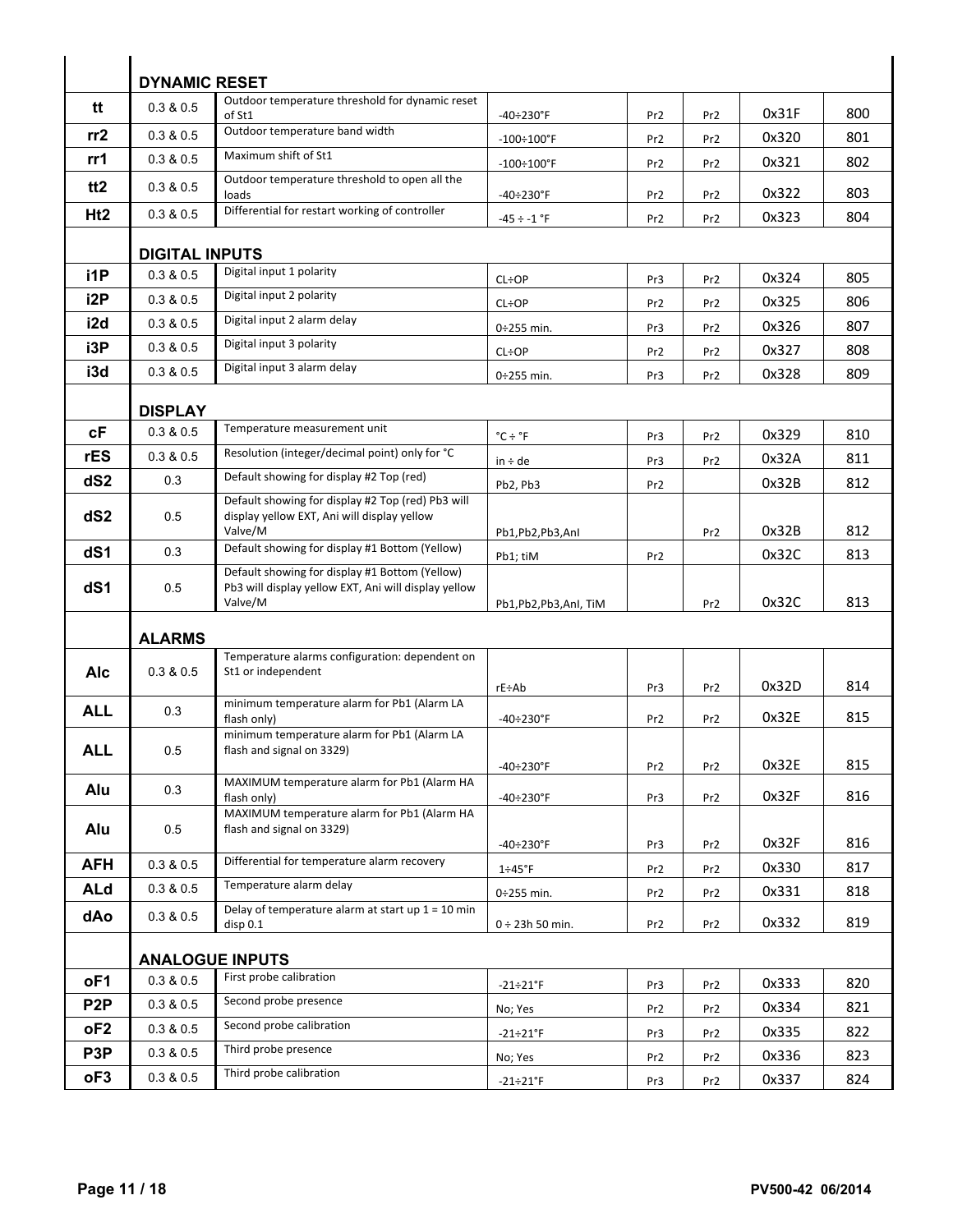|                 | <b>TIME AND DATE</b>       |                                                           |                           |                 |                 |       |     |  |  |
|-----------------|----------------------------|-----------------------------------------------------------|---------------------------|-----------------|-----------------|-------|-----|--|--|
| Hur             | 0.3 & 0.5                  | Current hour                                              | $0 \div 23$               | Pr <sub>2</sub> | Pr <sub>2</sub> | 0x338 | 825 |  |  |
| Min             | 0.3 & 0.5                  | Current minute                                            | 0 ÷ 59                    | Pr <sub>2</sub> | Pr <sub>2</sub> | 0x339 | 826 |  |  |
| dAY             | 0.3 & 0.5                  | Current day                                               | $Sun \div SAt$            | Pr <sub>2</sub> | Pr <sub>2</sub> | 0x33A | 827 |  |  |
|                 |                            |                                                           |                           |                 |                 |       |     |  |  |
|                 | <b>ENERGY SAVING TIMES</b> |                                                           |                           |                 |                 |       |     |  |  |
| E1              | 0.3 & 0.5                  | Energy saving start on Sunday                             | $0 \div 23h 50$ min. - nu | Pr <sub>2</sub> | Pr <sub>2</sub> | 0x33B | 828 |  |  |
| S <sub>1</sub>  | 0.3 & 0.5                  | Energy saving stop on Sunday                              | $0 \div 23h 50$ min. - nu | Pr <sub>2</sub> | Pr <sub>2</sub> | 0x33C | 829 |  |  |
| Sb1             | 0.3 & 0.5                  | Set back temperature on Sunday                            | $-40 \div 40^{\circ}$ F   | Pr <sub>2</sub> | Pr <sub>2</sub> | 0x33D | 830 |  |  |
| E <sub>2</sub>  | 0.3 & 0.5                  | Energy saving start on Monday                             | 0 ÷ 23h 50 min. - nu      | Pr <sub>2</sub> | Pr <sub>2</sub> | 0x33E | 831 |  |  |
| S <sub>2</sub>  | 0.3 & 0.5                  | Energy saving stop on Monday                              | $0 \div 23h 50$ min. - nu | Pr <sub>2</sub> | Pr <sub>2</sub> | 0x33F | 832 |  |  |
| Sb <sub>2</sub> | 0.3 & 0.5                  | Set back temperature on Monday                            | $-40 \div 40^{\circ}$ F   | Pr <sub>2</sub> | Pr <sub>2</sub> | 0x340 | 833 |  |  |
| E <sub>3</sub>  | 0.3 & 0.5                  | Energy saving start on Tuesday                            | $0 \div 23h 50$ min. - nu | Pr <sub>2</sub> | Pr <sub>2</sub> | 0x341 | 834 |  |  |
| S3              | 0.3 & 0.5                  | Energy saving stop on Tuesday                             | 0 ÷ 23h 50 min. - nu      | Pr <sub>2</sub> | Pr <sub>2</sub> | 0x342 | 835 |  |  |
| Sb <sub>3</sub> | 0.3 & 0.5                  | Set back temperature on Tuesday                           | $-40 \div 40$ °F          | Pr <sub>2</sub> | Pr <sub>2</sub> | 0x343 | 836 |  |  |
| E4              | 0.3 & 0.5                  | Energy saving start on Wednesday                          | $0 \div 23h 50$ min. - nu | Pr <sub>2</sub> | Pr <sub>2</sub> | 0x344 | 837 |  |  |
| <b>S4</b>       | 0.3 & 0.5                  | Energy saving stop on Wednesday                           | 0 ÷ 23h 50 min. - nu      | Pr <sub>2</sub> | Pr <sub>2</sub> | 0x345 | 838 |  |  |
| Sb <sub>4</sub> | 0.3 & 0.5                  | Set back temperature on Wednesday                         | $-40 \div 40$ °F          | Pr <sub>2</sub> | Pr <sub>2</sub> | 0x346 | 839 |  |  |
| E <sub>5</sub>  | 0.3 & 0.5                  | Energy saving start on Thursday                           | $0 \div 23h 50$ min. - nu | Pr <sub>2</sub> | Pr <sub>2</sub> | 0x347 | 840 |  |  |
| S <sub>5</sub>  | 0.3 & 0.5                  | Energy saving stop on Thursday                            | $0 \div 23h 50$ min. - nu | Pr <sub>2</sub> | Pr <sub>2</sub> | 0x348 | 841 |  |  |
| Sb <sub>5</sub> | 0.3 & 0.5                  | Set back temperature on Thursday                          | $-40 \div 40^{\circ}$ F   | Pr <sub>2</sub> | Pr <sub>2</sub> | 0x349 | 842 |  |  |
| E6              | 0.3 & 0.5                  | Energy saving start on Friday                             | $0 \div 23h 50$ min. - nu | Pr <sub>2</sub> | Pr <sub>2</sub> | 0x34A | 843 |  |  |
| S <sub>6</sub>  | 0.3 & 0.5                  | Energy saving stop on Friday                              | 0 ÷ 23h 50 min. - nu      | Pr <sub>2</sub> | Pr <sub>2</sub> | 0x34B | 844 |  |  |
| Sb <sub>6</sub> | 0.3 & 0.5                  | Set back temperature on Friday                            | $-40 \div 40^{\circ}$ F   | Pr <sub>2</sub> | Pr <sub>2</sub> | 0x34C | 845 |  |  |
| E7              | 0.3 & 0.5                  | Energy saving start on Saturday                           | $0 \div 23h 50$ min. - nu | Pr <sub>2</sub> | Pr <sub>2</sub> | 0x34D | 846 |  |  |
| S7              | 0.3 & 0.5                  | Energy saving stop on Saturday                            | 0 ÷ 23h 50 min. - nu      | Pr <sub>2</sub> | Pr <sub>2</sub> | 0x34E | 847 |  |  |
| Sb <sub>7</sub> | 0.3 & 0.5                  | Set back temperature on Saturday                          | $-40 \div 40$ °F          | Pr <sub>2</sub> | Pr <sub>2</sub> | 0x34F | 848 |  |  |
|                 |                            |                                                           |                           |                 |                 |       |     |  |  |
|                 | <b>WORKING HOURS</b>       | working hours actual of relay 1                           |                           |                 |                 |       |     |  |  |
| ou1             | 0.3 & 0.5                  | working hours actual of relay 2                           | 0÷9999 Hours              | Pr1             | Pr <sub>2</sub> | 0x350 | 849 |  |  |
| ou <sub>2</sub> | 0.3 & 0.5                  | working hours actual of relay 3                           | 0÷9999 Hours              | Pr1             | Pr <sub>2</sub> | 0x351 | 850 |  |  |
| ou <sub>3</sub> | 0.3 & 0.5                  | working hours limit of relay 1, Nn1 Alarm when            | 0÷9999 Hours              | Pr <sub>2</sub> | Pr <sub>2</sub> | 0x352 | 851 |  |  |
| oP1             | 0.3 & 0.5                  | reached                                                   | 0÷9999, 0=disabled        | Pr <sub>2</sub> | Pr <sub>2</sub> | 0x353 | 852 |  |  |
| oP <sub>2</sub> | 0.3 & 0.5                  | working hours limit of relay 2, Nn2 Alarm when<br>reached | 0÷9999, 0=disabled        | Pr <sub>2</sub> | Pr <sub>2</sub> | 0x354 | 853 |  |  |
| oP3             | 0.3 & 0.5                  | working hours limit of relay 3, Nn3 Alarm when<br>reached | 0÷9999, 0=disabled        | Pr <sub>2</sub> | Pr <sub>2</sub> | 0x355 | 854 |  |  |
|                 | <b>OUTPUTS SETTING</b>     |                                                           |                           |                 |                 |       |     |  |  |
| 1on             | 0.3 & 0.5                  | The output 1 force ON / OFF or Temperature<br>regulation  | $rEG=2$ ; on=1; oFF=0     | Pr <sub>2</sub> | Pr <sub>2</sub> | 0x356 | 855 |  |  |
| 2on             | 0.3 & 0.5                  | The output 2 force ON / OFF or Temperature<br>regulation  | $rEG=2$ ; on=1; oFF=0     | Pr <sub>2</sub> | Pr <sub>2</sub> | 0x357 | 856 |  |  |
| 3on             | 0.3 & 0.5                  | The output 3 force ON / OFF or Temperature                |                           |                 |                 |       |     |  |  |
|                 |                            | regulation                                                | rEG=2; on=1; oFF=0        | Pr <sub>2</sub> | Pr <sub>2</sub> | 0x358 | 857 |  |  |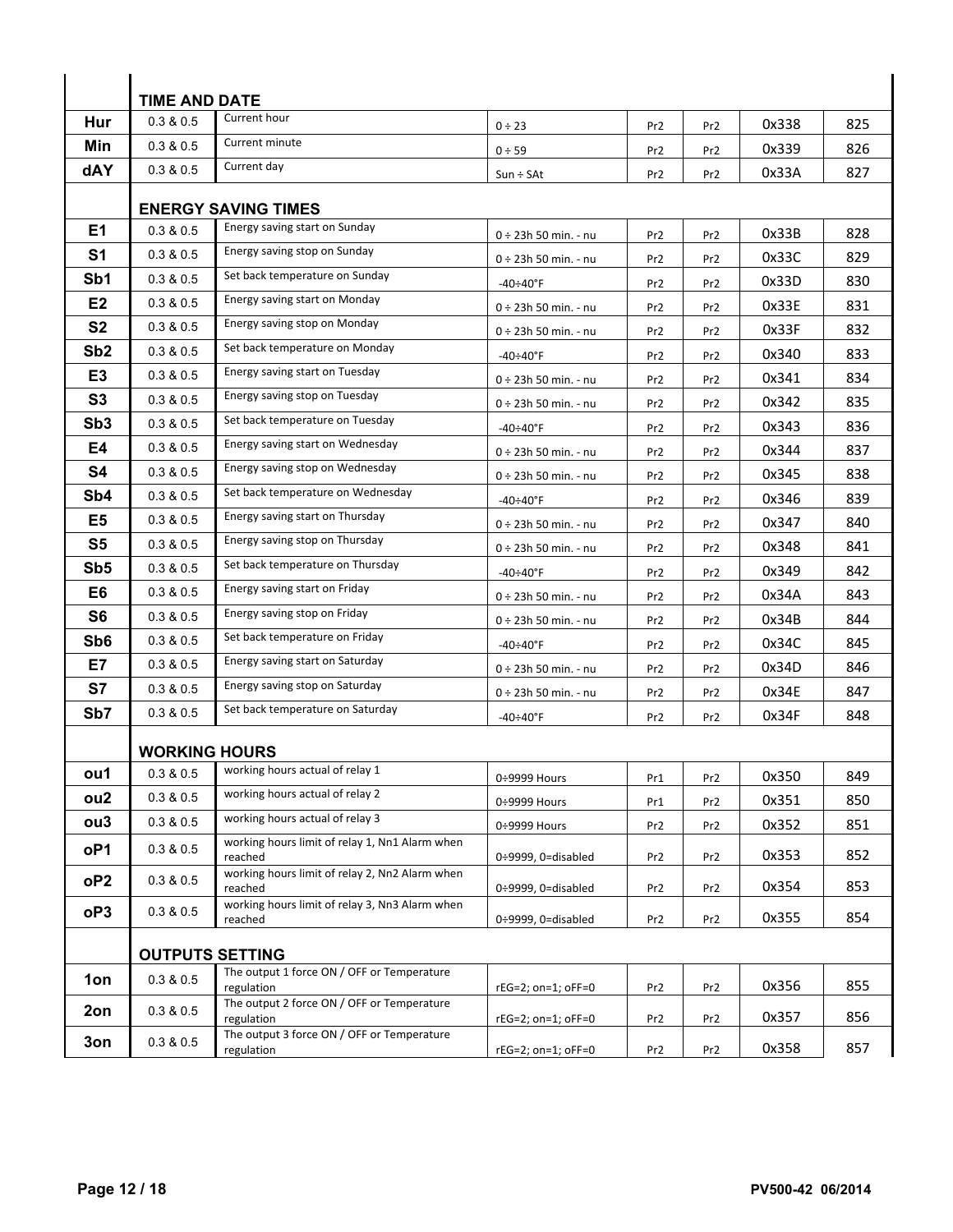|                 | <b>OTHER</b> |                                                                                                                                                   |                                           |                 |                 |       |      |  |  |
|-----------------|--------------|---------------------------------------------------------------------------------------------------------------------------------------------------|-------------------------------------------|-----------------|-----------------|-------|------|--|--|
| Adr             | 0.3 & 0.5    | Serial address                                                                                                                                    | 0:247                                     | Pr <sub>2</sub> | Pr <sub>2</sub> | 0x359 | 858  |  |  |
| Ptb             | 0.3 & 0.5    | Parameter map code always = 1                                                                                                                     | readable only                             | Pr <sub>2</sub> | Pr <sub>2</sub> | 0x35A | 859  |  |  |
| <b>rEL</b>      | 0.3 & 0.5    | Software release $5 = V0.5$ , $3 = V0.3$                                                                                                          | readable only                             | Pr <sub>2</sub> | Pr <sub>2</sub> | 0x35B | 860  |  |  |
| i1S             | 0.5          | Analog output when Digital Input 1 is activated                                                                                                   | 4-20mA                                    |                 | Pr <sub>2</sub> | 0x35C | 861  |  |  |
|                 |              | Analog output at i1S extra time if Digital Input 1 is                                                                                             |                                           |                 |                 |       |      |  |  |
| i1t             | 0.5          | not activated                                                                                                                                     | $0\div 30$ sec.                           |                 | Pr <sub>2</sub> | 0x35D | 862  |  |  |
| i1d             | 0.5          | Digital Input 1 Alarm Delay                                                                                                                       | $0:255$ min.                              |                 | Pr <sub>2</sub> | 0x35E | 863  |  |  |
| i1F             | 0.5          | If Yes, Digital Input 1 will function as Alarm.<br>Operating only when trying to call for output 1<br>and Input 1 is active, subject to i1d timer |                                           |                 |                 | 0x35F | 864  |  |  |
| i2F             |              | Digital Input 2 will function only when Output 1 is                                                                                               | No; Yes                                   |                 | Pr <sub>2</sub> |       |      |  |  |
|                 | 0.5          | energized                                                                                                                                         | No; Yes                                   |                 | Pr <sub>2</sub> | 0x360 | 865  |  |  |
| i3F             | 0.5          | Digital Input 3 will function only when Output 1 is<br>energized, When Edi is selected, Output 1 will<br>open when digital input 3 is activated   |                                           |                 |                 |       |      |  |  |
|                 |              | Output 2 function: either temp relay or alarm                                                                                                     | No; Yes; Edi                              |                 | Pr <sub>2</sub> | 0x361 | 866  |  |  |
| oS <sub>2</sub> | 0.5          | relay                                                                                                                                             | Std; AL                                   |                 | Pr <sub>2</sub> | 0x362 | 867  |  |  |
|                 |              | Probe 1 temperature                                                                                                                               |                                           |                 |                 |       |      |  |  |
| (TP1)           | 0.3 & 0.5    | Probe 1 Information/Status Normal=512 or                                                                                                          | Degrees F/C                               |                 | Pr <sub>2</sub> | 0x100 | 257  |  |  |
|                 | 0.3          | 0x0200, Fault=515 or 0x0203. Fault will, drop call<br>for heat, buz, Flash Yellow P1, light yellow<br>valve/M                                     | bit (0,1 on) probe<br>failure             |                 | Pr <sub>2</sub> | 0x101 | 258  |  |  |
| (TP2)           | 0.3 & 0.5    | Probe 2 temperature                                                                                                                               | Degrees F/C                               |                 | Pr <sub>2</sub> | 0x102 | 259  |  |  |
|                 | 0.3          | Probe 2 Information/Status Normal=512 or<br>0x0200, Fault=515 or 0x0203. Fault will buz, Flash<br>Red P2                                          | bit (0,1 on) probe<br>failure             |                 | Pr <sub>2</sub> | 0x103 | 260  |  |  |
| (TP3)           | 0.3 & 0.5    | Probe 3 temperature                                                                                                                               | Degrees F/C                               |                 | Pr <sub>2</sub> | 0x104 | 261  |  |  |
|                 | 0.3          | Probe 3 Information/Status Normal=512 or<br>0x0200, Fault=515 or 0x0203. Fault will buz, Flash<br>Red P3                                          | bit (0,1 on) probe<br>failure             |                 | Pr <sub>2</sub> | 0x105 | 262  |  |  |
|                 | 0.5          | Modulation rate output (4 to 20mA)                                                                                                                | 0:100%                                    |                 | Pr <sub>2</sub> | 0x106 | 263  |  |  |
|                 | 0.3 & 0.5    | Statas of Relay 1,2&3                                                                                                                             | bit 0,1,2                                 |                 | Pr <sub>2</sub> | 0x801 | 2050 |  |  |
|                 | 0.3          | Input 3 Alarm, buz, ALMMB, Flashes HP= 4096 or<br>0x0800                                                                                          | bit #12 or 13th bit                       |                 | Pr <sub>2</sub> | 0xD00 | 3329 |  |  |
|                 | 0.3          | Input 2 Alarm, buz, Flashes LP= 4096 or 0x0800                                                                                                    | bit #12 or 13th bit                       |                 | Pr <sub>2</sub> | 0xD00 | 3329 |  |  |
|                 | 0.3          | Input 2 & 3, buz, Flashed HP & LP= 4096 or<br>0X0800                                                                                              |                                           |                 | Pr <sub>2</sub> | 0xD00 | 3329 |  |  |
|                 | 0.5          | Low Temperature Alarm, beep, Flash Yellow LA= 1<br>or 0x0001                                                                                      | bit #12 or 13th bit<br>bit # 0 or 1st bit |                 | Pr <sub>2</sub> | 0xD00 | 3329 |  |  |
|                 | 0.5          | High Temperature Alarm, beep, Flash yellow HA=<br>2 or 0x0002                                                                                     | bit #1 or 2nd bit                         |                 | Pr <sub>2</sub> | 0xD00 | 3329 |  |  |
|                 | 0.5          | Probe 1 error, open or shorted, Drops call for<br>heat, yel valve/M on, Flash Yellow P1=4 or 0x0004                                               | bit # 2 or 3rd bit                        |                 | Pr <sub>2</sub> | 0xD00 | 3329 |  |  |
|                 | 0.5          | Probe 2 error, open or shorted, Flashing red<br>P2=256 or 0x0100                                                                                  | bit # 8 or 9th bit                        |                 | Pr <sub>2</sub> | 0xD00 | 3329 |  |  |
|                 | 0.5          | Probe 3 error, open or shorted, Flashing red<br>P3=512 or 0x0200                                                                                  | bit #9 or 10th bit                        |                 | Pr <sub>2</sub> | 0xD00 | 3329 |  |  |
|                 | 0.5          | ALARM 1 (stops heating) Input 1, beep, Flash AL1<br>= 1024 or 0x0400. Will recover if Input 1 goes<br>away, or need for call for heat goes away   |                                           |                 |                 |       |      |  |  |
|                 |              | ALARM 2 (Lockout, stops heating) Input 2, Flash                                                                                                   | bit #10 or 11th bit                       |                 | Pr <sub>2</sub> | 0xD00 | 3329 |  |  |
|                 | 0.5          | AL2 & Lguage & valve= 2048 or 0x1000                                                                                                              | bit #11 or 12th bit                       |                 | Pr <sub>2</sub> | 0xD00 | 3329 |  |  |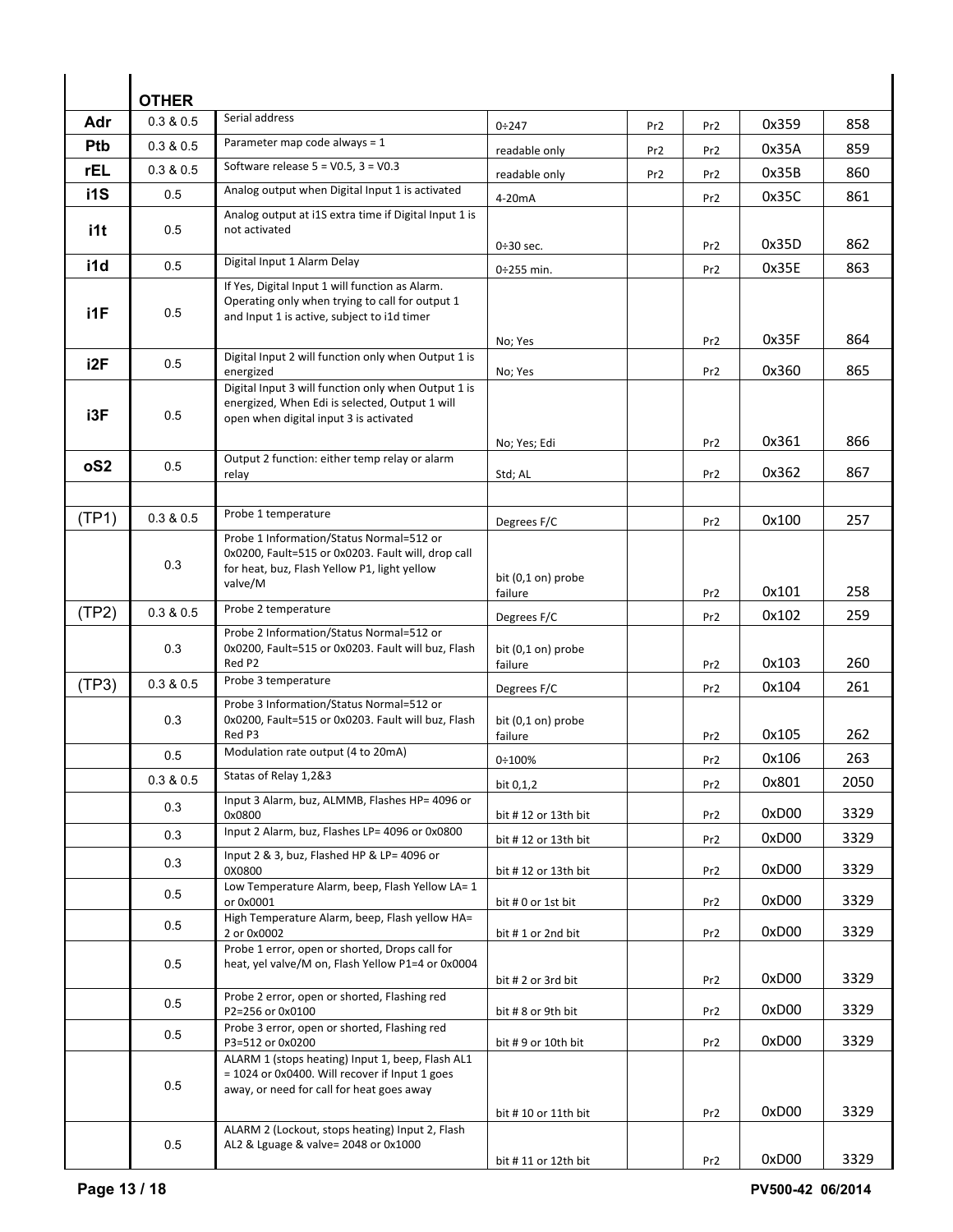| 0.5       | ALARM 3 (Lockout, stops heating) Input<br>3/ALMMB/ALOAF, beep, Flash AL3 & Hguage &<br>valve (This is ALARM ON ANY FAILURE)= 4096 or<br>0x0800 | bit #12 or 13th bit                                       | Pr <sub>2</sub> | 0xD00 | 3329 |
|-----------|------------------------------------------------------------------------------------------------------------------------------------------------|-----------------------------------------------------------|-----------------|-------|------|
| 0.5       | Maintenance Relay1, beep, Flash Nn1 &<br>wrench=8192 or 0x2000 You must reset hours<br>$0.1$ or set $0P1=0$                                    | bit #13 or 14th bit                                       | Pr <sub>2</sub> | 0xD00 | 3329 |
| 0.5       | Maintenance Relay2, beep, Flash Nn2 &<br>wrench=16384 or 0x4000 You must reset hours<br>$ou2$ or set $oP2=0$                                   | bit #14 or 15th bit                                       | Pr <sub>2</sub> | 0xD00 | 3329 |
| 0.5       | Maintenance Relay3, beep, Flash Nn3 &<br>wrench=32768 or 0x8000 You must reset hours<br>ou3 or set oP3=0                                       | bit #15 or 16th bit                                       | Pr <sub>2</sub> | 0xD00 | 3329 |
| 0.3 & 0.5 | On/Off On=257 or 0x0101, Off=1 or 0x0001 Can<br>be used to reset ALMMB alarm by cycling OFF,<br>wait 30 sec, ON                                | Low byte is mask, Hi<br>byte is command. Bit #<br>0 & #8  | Pr <sub>2</sub> | 0x500 | 1281 |
| 0.3 & 0.5 | Keyboard Lock Lock=2056 or 0x0808, Unlock=8 or<br>0x0008. If locked PoF is displayed when keypad<br>edit is attempted                          | Low byte is mask, Hi<br>byte is command. Bit #<br>3 & #11 | Pr <sub>2</sub> | 0x500 | 1281 |
| 0.3 & 0.5 | Reset audible alarm when condition is corrected.<br>4112 or 0x1010 does not reset alarm, just stops<br>the beeping                             | Low byte is mask, Hi<br>byte is command. Bit #<br>3 & #12 | Pr <sub>2</sub> | 0x500 | 1281 |
|           | Energy Savings Registers are enumerated 0 to 145<br>w/145=n/u<br>10 min each with 145=nu<br>All other enumerations start at 0 and count up     |                                                           |                 |       |      |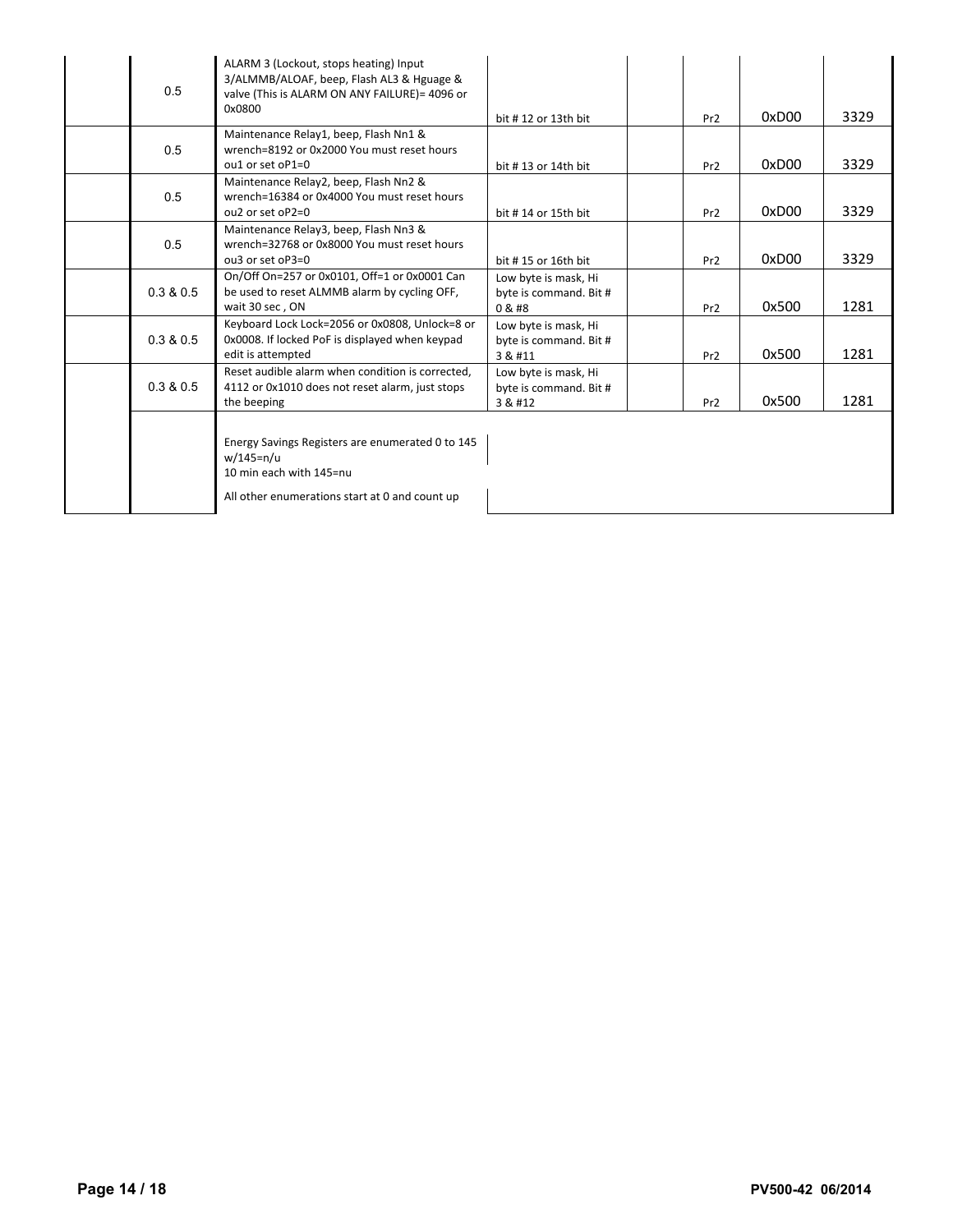## **4.2 TYPICAL PARAMETERS FOR ACCESS OVER MODBUS:**

#### *Setpoint: Modbus Register 40769*

St1 Set point1, This is the typical system setpoint. Read/Write.

#### *Working Hours of Burner: Modbus Register 40849*

ou1 working hours actual of relay 1 0÷9999 Hours Number of hours the burner has been on. Rolls over at 9999. Read/Write.

#### *Modbus network ID or Address. Modbus Register 40858*

Adr Serial address 0÷247 This is the Modbus address. You should configure this with the keypad.

#### *Temperature of Probes: Modbus Registers 40257, 40259, 40261*

(TP1) Probe 1 temperature Degrees F (40257) Temperature of probe #1. (Terminals 14 & 17) This is the operating probe that ST1 references. Read only.

(TP2) Probe 2 temperature Degrees F (40259) Temperature of probe #2. (Terminals 15 & 17) Probe use and location varies by job. Reading this will return exception if probe is disabled. Read only.

(TP3) Probe 3 temperature Degrees F (40261) Temperature of probe #3. (Terminals 16 & 17) Probe use and location varies by job. Reading this will return exception if probe is disabled. Read only.

#### *Modulation output rate: Modbus Register 40263*

Modulation rate output (4 to 20mA)  $0+100\%$ This parameter does not have a Label. It is the modulation rate. Note that Low Fire is 0, and High Fire is 100% on most devices.

#### *Output Relays (Burner ON): Modbus Register 42050*

Statas of Relay 1,2&3 bit 0,1,2 42050 Relay 1, (Bit 0) is the signal for burner ON. Relay 2 & 3 are used in special applications.

#### *Alarms: Modbus Register 43329*

Alarms are contained in Register bits Typically you will want to monitor the Alarm on any Failure:

ALARM ON ANY FAILURE ALARM 3 (Lockout, stops heating) Input 3 , beep, Flash AL3 The value in the register =  $4096$  or 0x0800, or bit # 12

Some heaters use ALARM 2 for ALARM ON ANY FAILURE ALARM 2 (Lockout, stops heating) Input 2, Flash AL2 The value in the register = 2048 or  $0x1000$  bit # 11

Other alarms to monitor: Probe 1 error, open or shorted, The value in the register = 4 or 0x0004, or bit  $# 2$ Probe 2 error, open or shorted, The value in the register = 256 or 0x0100, or bit  $\# 8$ Probe 3 error, open or shorted, The value in the register =  $512$  or 0x0200, or bit # 9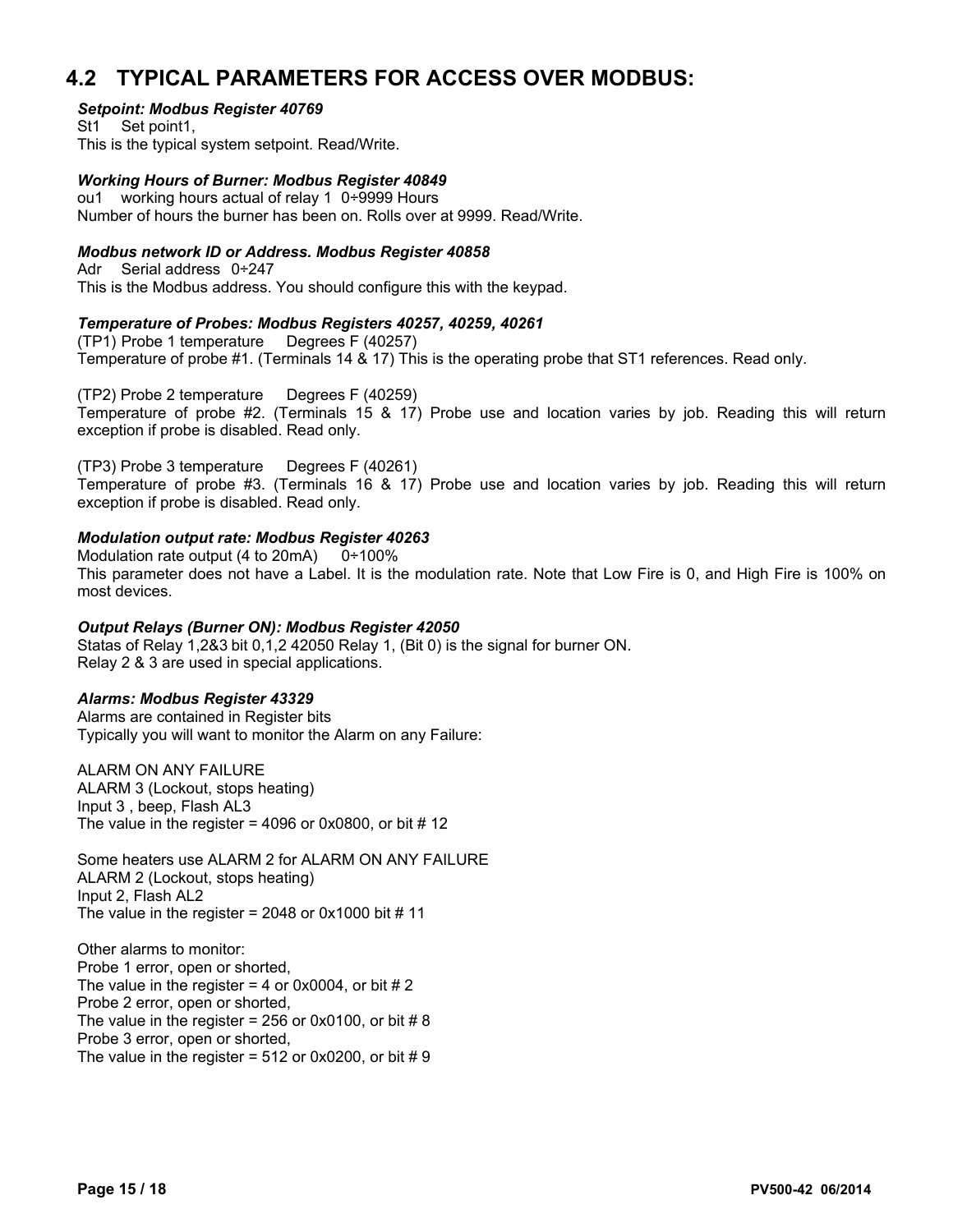#### *CONTROL, ON/OFF (Enable/Disable) Modbus Register 41281*

It has many functions that are obtained by sending a combination of bits. The only command you need is the ON/OFF.

ON=257 or 0x0101, OFF=1 or 0x0001

In the OFF state, no heating signal will be present, no alarms, all relay outputs are open, and no temperature are displayed. The display will show the word "OFF". It is still possible to read the probe temperatures and other parameters over Modbus.

This is a write only register. Reading this register will provide invalid results.

### **5. SERIAL CONFIGURATION**

#### **5.1 PORT SETUP**

*Baud Rate:* 9600bps (Not adjustable) *Data Length: 8 bit (Not adjustable) Parity:* None (Not adjustable) **Stop Bits: 1** (Not adjustable) **Start/Stop:** Silent interval of 3 characters minimum *Minimum Time Between Retry:* 500 msec.

## **6. WIRING**

Modbus RTU uses the same wiring practice and wire as BACNET MSTP.

## **6.1 TYPICAL WIRING DETAIL**



Figure 3 Wiring of a typical Modbus RTU network with TempTrac<sup>®</sup> devices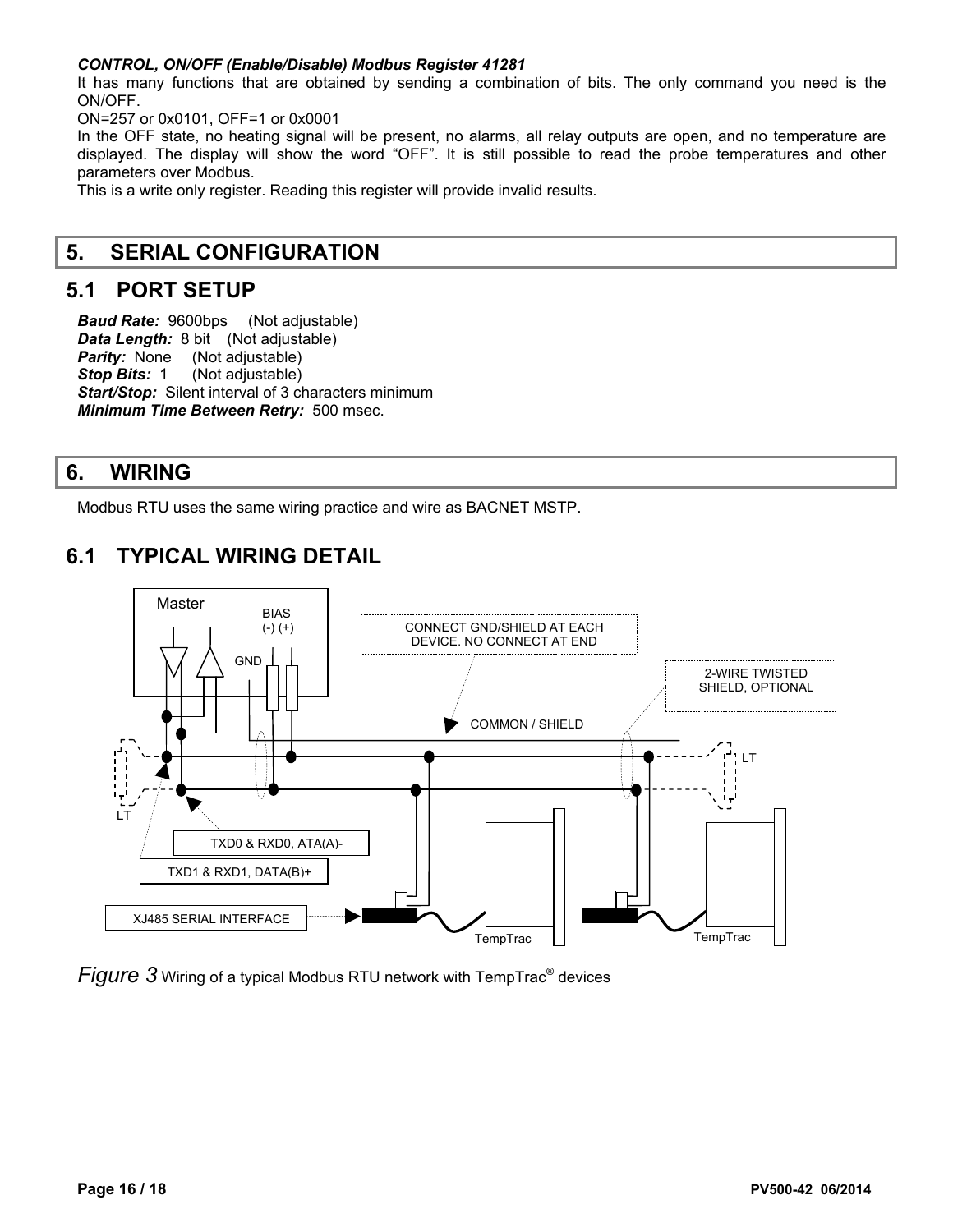# **6.2 PROPER WIRING EXAMPLE**



*Figure 4* Correctly wired RS-485 Daisy Chain

## **6.3 IMPROPER WIRING EXAMPLE**





## **6.4 LINE TERMINATION (LT)**

Termination resistors are only required on very long cable runs. A reflection in a transmission line is the result of an impedance discontinuity that a travelling wave sees as it propagates down the line. To minimize the reflections from the end of the RS485-cable, place a Line Termination near each of the 2 ends of the Bus. It is important that the line be terminated at both ends since the propagation is bi-directional, but it is not allowed to place more than 2 LTs on one passive balanced pair.

- Each line termination must be connected between the two conductors of the balanced line: D0 and D1.
- Line termination may be a 150 ohms value (0.5 W) resistor.
- With cable lengths less than 2000', at 9600 baud, reflection is not an issue and does not require LT resistors.

## **6.5 LINE BIASING**

When there is no data activity on an RS-485 balanced pair, the lines are not driven and thus susceptible to external noise or interference. To insure the line is in a known state when the line is not active, one or more devices on the network can provide line biasing by pulling up and down the lines with week resistors. It is common practice for the Master device to provide line biasing. This is generally a jumper setting on the device. The TempTrac<sup>®</sup> does not have line biasing resistors.

- Data(B)+ will be pulled to positive
- Data(A)- will be pulled to negative

## **6.6 SERIAL INTERFACE XJ485**

The XJ485 serial termination is a factory supplied RS485 to TTL connection device. The TempTrac<sup>®</sup> control comes standard with a TTL communication port also used as the HOT KEY programming interface. The termination points are labelled as (+ and –) corresponding to (D1 and D0).